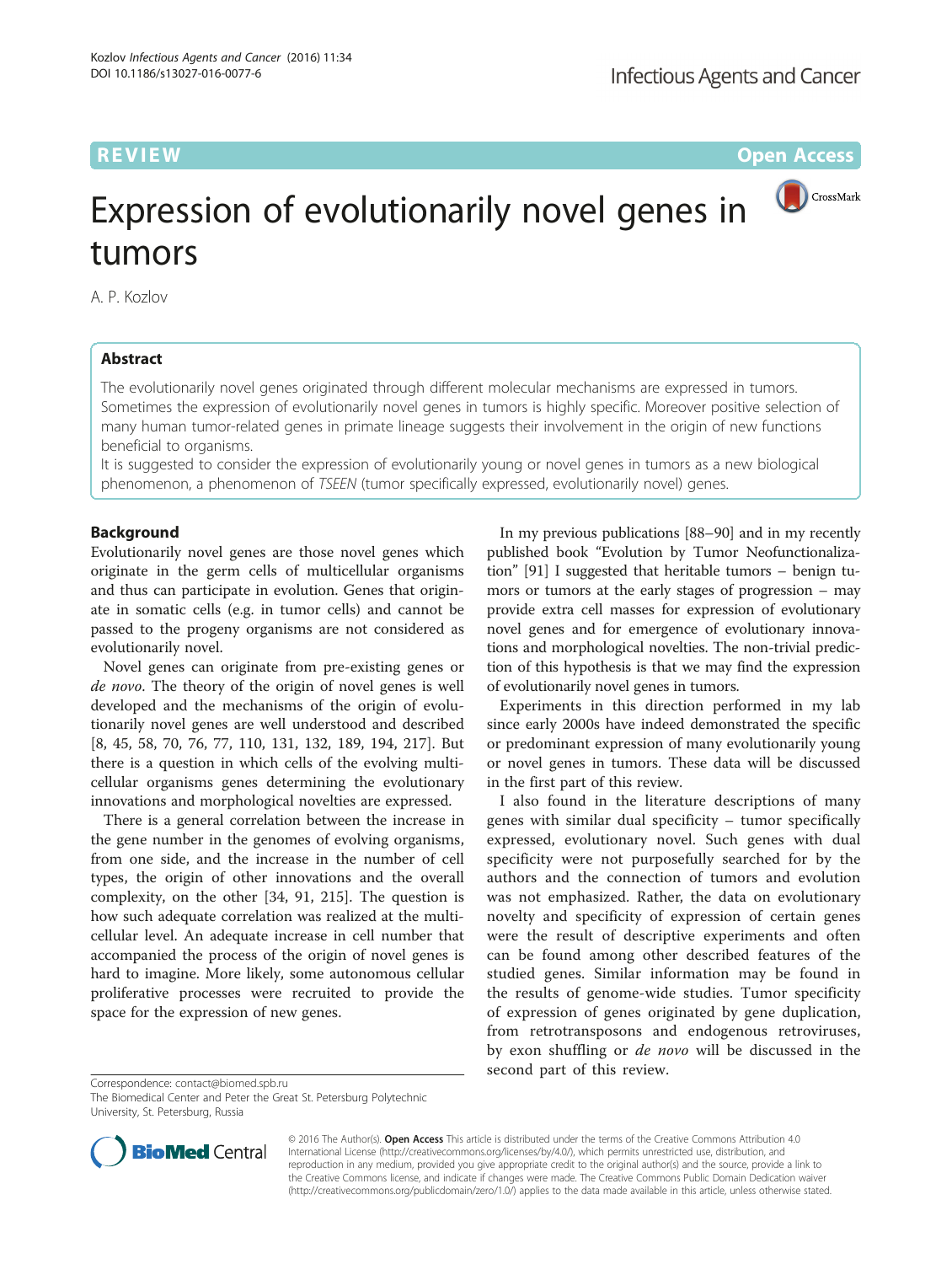# The purposeful experimental search for evolutionarily novel genes with tumor-specific expression

To study experimentally the prediction concerning the expression of evolutionarily young or novel genes in tumors we used two complementary approaches. One was to study the evolutionary novelty of genes/ sequences with proven tumor specificity of expression. The other was to study tumor specificity of expression of genes/sequences with proven evolutionary novelty. Both approaches found out genes/sequences with dual specificity, i.e. tumor-specifically or tumorpredominantly expressed and evolutionarily young or novel.

#### The evolutionary novelty of tumor-specifically expressed sequences

To find the sequences which are expressed in tumors but not in normal tissues the global comparison of cDNA sequences from all available tumor-derived libraries with cDNA sequences from all available normal tissue-derived libraries was performed. The normal EST set was subtracted in silico from the tumorous EST set [[11](#page-12-0)].

The results showed that, in accordance with my prediction, tumors indeed express hundreds of sequences that are not expressed in normal tissues. About half of discovered tumor-specific sequences lack long reading frames (i.e., may be referred to non-coding RNAs) and defined function [[11](#page-12-0), [51\]](#page-13-0). Among non-coding RNAs, the long non-coding RNA [\[94\]](#page-14-0) and candidate microRNA (see ELFN1-AS1, a novel primate gene expressed predominantly in tumors) have been described.

The analysis of the relative evolutionary novelty of sequences retrieved from the paper [\[51\]](#page-13-0) was performed. The protein-coding sequences were studied by Protein-Historian tool [\[28](#page-13-0)]. The nucleotide BLAST algorithm and the original Python script [\[3](#page-12-0)] were used to analyze the novelty of noncoding sequences. The orthologs of tumor-specifically expressed sequences described by Baranova and co-authors were searched in 26 completely sequenced eukaryotic and prokaryotic genomes. The curves of phylogenetic distribution of orthologs of these sequences have been generated. The data suggest that both sets of tumor-specifically expressed sequences are relatively evolutionary novel. The non-coding tumorspecifically expressed sequences are younger than protein-coding tumor-specifically expressed sequences. During last 39 million years of evolution, these sequences represented the youngest gene class in human ancestors' genomes [[115, 116\]](#page-14-0).

In vitro experiments intended to confirm that the sequences found *in silico* are indeed specifically expressed in tumors were also carried out. cDNA panels from normal and tumor tissues were used for PCR with specific primers. In total, 56 sequences described in [\[11\]](#page-12-0) have been studied in this way. Among them, nine were confirmed to be highly tumor-specific [[94](#page-14-0), [95](#page-14-0), [138](#page-15-0)]. The sequences that have been confirmed to be tumor-specific are expressed in a vast variety of tumors. For example, the sequence Hs. 202247 is expressed in 46 tumor samples out of 56 examined and in none of 27 normal tissues. One of the protein products of the sequences that proved to be tumorspecific appeared to be a promising immunogen for antitumor vaccine development [[138](#page-15-0), [170\]](#page-15-0). However, most of experimentally confirmed tumor-specific sequences appear to be non-coding RNAs.

The nine experimentally confirmed tumor-specific sequences were studied for their evolutionary novelty using molecular-biological techniques, comparative genomics analysis, the search for orthologous sequences and sequence conservation analysis [[92,](#page-14-0) [163](#page-15-0), [164](#page-15-0)]. Eight of the nine tumor-specifically expressed sequences are either evolutionarily new (primates or humans) or relatively young (mammals) (Table [1](#page-2-0)) and evolve neutrally [[92, 93,](#page-14-0) [162](#page-15-0)–[164\]](#page-15-0). I suggest to call such sequences Tumor-Specifically Expressed, Evolutionarily New Sequences, or TSEEN sequences.

The sequence Hs.285026 (HHLA1) contains ORF, although the corresponding protein is not shown experimentally. This sequence is similar to human de novo protein-coding genes [[86](#page-14-0)]. As far as corresponding protein has not been shown, this sequence may represent the earlier stage of the novel gene origin comparing to those described by D.G. Knowles and A. McLysaght. This and other sequences described in our studies (besides protein-coding sequences with established functions) may represent proto-genes (gene precursors which have not yet acquired functions and evolve neutrally [[29\]](#page-13-0)) at different stages of their evolution towards novel genes with protein or RNA related functions. The sequence Hs.633957 represents this transition.

# ELFN1-AS1, a novel primate gene expressed predominantly in tumors

The human transcribed locus resides in the 7th chromosome and corresponds to the UniGene EST cluster Hs.633957. It was found by our group to be expressed in a tumor-specific manner by *in silico* analysis [\[11](#page-12-0)]. Later these data were supported experimentally: specific transcripts of the locus were detected in tumors of various histological origins, but not in most of the healthy tissues [\[94,](#page-14-0) [149, 150\]](#page-15-0).

Experimental and *in silico* evidence that locus is a stand-alone gene which has its own promoter and capability for alternative splicing was obtained. However, only one splicing isoform is predominant. The gene was assigned a gene symbol ELFN1-AS1, ELFN1 antisense RNA 1 (non-protein coding), gene name approved by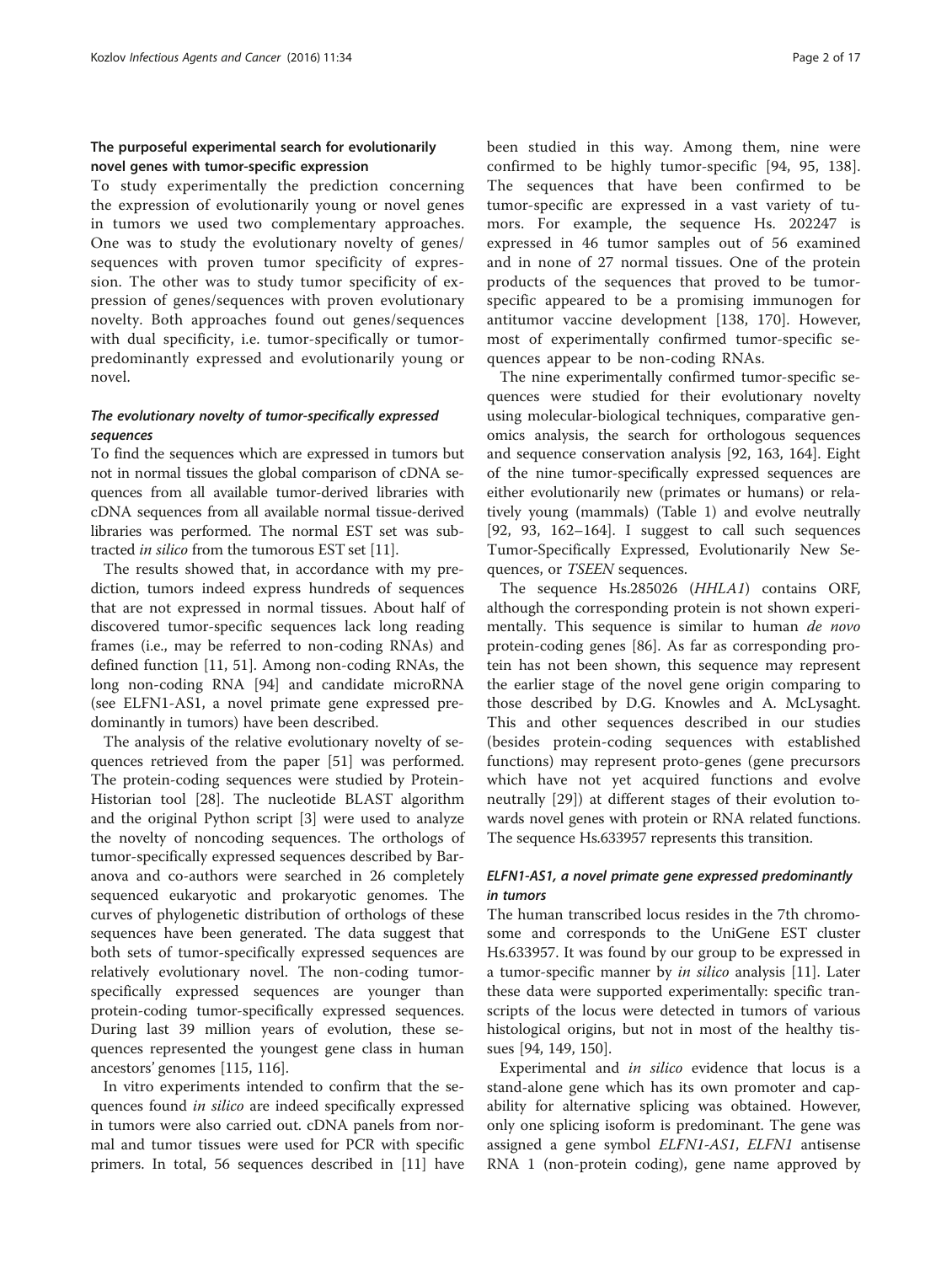| Single genes obtained by in silico subtraction studied for evolutionary novelty |             |                                                                                                                   |                                                                                                                                                                                                |                                                                              |                                       |
|---------------------------------------------------------------------------------|-------------|-------------------------------------------------------------------------------------------------------------------|------------------------------------------------------------------------------------------------------------------------------------------------------------------------------------------------|------------------------------------------------------------------------------|---------------------------------------|
| Gene                                                                            | Protein/RNA | Expression in tumors                                                                                              | Expression in normal tissues                                                                                                                                                                   | Evolutionary novelty <sup>a</sup>                                            | References                            |
| Orthopedia homeobox (OTP) Hs.202247                                             | <b>RNA</b>  | Lung, colon, ovary, stomach, breast,<br>kidney, bladder, uterus, lymphomas,<br>testis, small intestine, esophagus | No                                                                                                                                                                                             | Mammalia                                                                     | $[11, 91 - 95, 162 - 164]$            |
| Embryonic stem cell related (non-protein<br>coding) (ESRG) (Hs.720658)          | <b>RNA</b>  | Ovary, testis, lung, lymphomas                                                                                    | PBL, testis, thymus                                                                                                                                                                            | Humans                                                                       | $[11, 91-95, 162-164]$                |
| Transcribed locus chr.8 (q24.21) (Hs.666899)                                    | <b>RNA</b>  | Lung, colon, prostate, kidney, bladder,<br>uterus, breast, testis, lymphomas,<br>ovary, stomach                   | Lymph node, spleen (very weak),<br>thymus (very weak)                                                                                                                                          | Mammalia                                                                     | $[11, 91 - 95, 162 - 164]$            |
| Transcribed locus chr.7 (q21.13) (Hs.150166)                                    | <b>RNA</b>  | Esophagus, stomach, small intestine,<br>kidney, bladder, uterus, ovary, breast,<br>lung, testis, lymphomas        | Heart (very weak), kidney<br>(very weak), lung (very weak)                                                                                                                                     | Mammalia                                                                     | $[11, 91 - 95, 162 - 164]$            |
| ELFN1 antisense RNA 1 (non-protein coding)<br>(Hs.633957)                       | <b>RNA</b>  | Lung, colon, prostate, ovary, breast,<br>uterus, testis, lymphomas, esophagus,<br>stomach, small intestine        | Liver, heart (very weak), stomach<br>(very weak)                                                                                                                                               | Primates                                                                     | $[11, 91 - 95, 149 - 152, 162 - 164]$ |
| Intergenic spacer region within rRNA<br>repeating unit (Hs.426704)              | <b>RNA</b>  | Breast, pancreas, esophagus, liver,<br>small intestine, testis, lung                                              | No                                                                                                                                                                                             | Primates                                                                     | $[11, 91 - 95, 162 - 164]$            |
| HERV-H LTR-associating 1 (HHLA1) (Hs.285026)                                    | Protein?    | Esophagus, stomach, small intestine,<br>bladder, uterus, breast, testis                                           | Bone marrow (very weak)                                                                                                                                                                        | Humans                                                                       | $[11, 91-95, 162-164]$                |
| Small Proline-Rich Protein 1A (SPRR1A) (Hs.46320)                               | Protein     | Lung, esophagus, colon, bladder, testis                                                                           | Thymus (very weak)                                                                                                                                                                             | Mammalia                                                                     | $[11, 91-95, 162-164]$                |
| Evolutionarily novel single genes studied for tumor specificity of expression   |             |                                                                                                                   |                                                                                                                                                                                                |                                                                              |                                       |
| Gene                                                                            |             | Protein/RNA Evolutionary novelty                                                                                  | Expression in tumors                                                                                                                                                                           | Expression in normal<br>tissues                                              | References                            |
| Chronic lymphocytic leukemia up-regulated1<br>(CLLU1) (Hs.730377)               | Protein     | Humans                                                                                                            | Lung, stomach, prostate, spleen                                                                                                                                                                | <b>No</b>                                                                    | $[97]$                                |
| Dermicidin (DCD) (Hs.350570)                                                    | Protein     | Primates                                                                                                          | Breast, kidney, skin, skeletal<br>muscle, parotid                                                                                                                                              | Thymus, PBL (very<br>weak), testis (very<br>weak), lymph node<br>(very weak) | $[97]$                                |
| Prostate and breast cancer overexpressed 1<br>(PBOV1) (Hs.302016)               | Protein     | Humans                                                                                                            | Brain, lung, liver, gallbladder,<br>stomach, small intestine, colon,<br>breast, uterus, ovary, cervix,<br>ureter, bladder, prostate, testis,<br>adrenal, parotid, thymus, spleen,<br>lymphomas | No                                                                           | [96, 165]                             |
| Tumor- related gene classes studied for evolutionary novelty                    |             |                                                                                                                   |                                                                                                                                                                                                |                                                                              |                                       |
| Class of genes                                                                  |             | Number of genes                                                                                                   | Evolutionary novelty                                                                                                                                                                           |                                                                              | References                            |
| CT-antigen genes                                                                |             | 276                                                                                                               | 36.7 % of human CT-genes originated<br>in Catarrhini, Hominidae and humans                                                                                                                     |                                                                              | $[44]$                                |
|                                                                                 |             |                                                                                                                   | 30 %- in Eutheria                                                                                                                                                                              |                                                                              |                                       |

# <span id="page-2-0"></span>Table 1 Evolutionarily novel and young genes with tumor specific or predominant expression studied at the Biomedical Center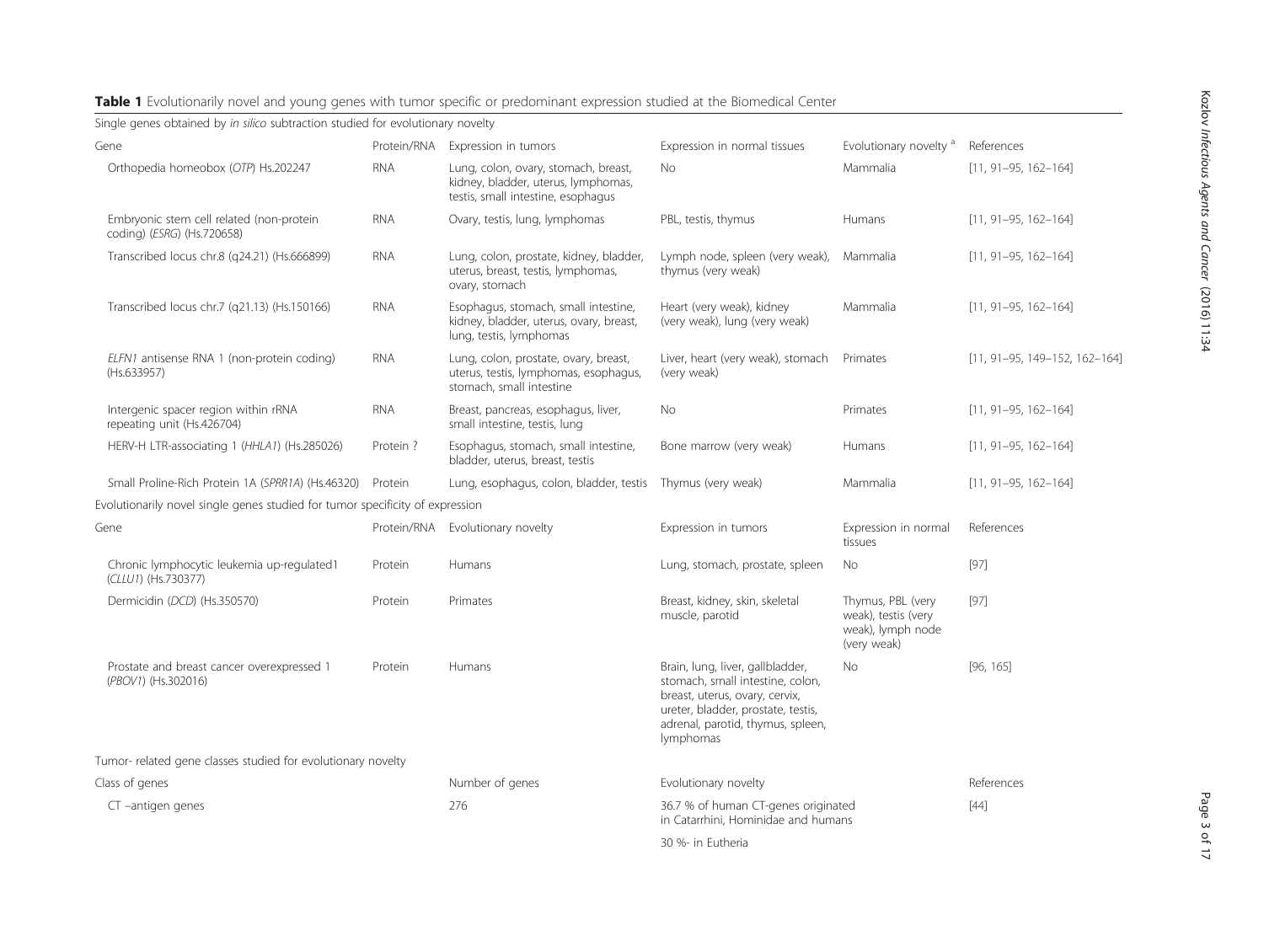| Table 1 Evolutionarily novel and young genes with tumor specific or predominant expression studied at the Biomedical Center (Continued) |  |
|-----------------------------------------------------------------------------------------------------------------------------------------|--|
|-----------------------------------------------------------------------------------------------------------------------------------------|--|

| CT-X-antigen genes                                                                | 60  | 31.4 % of CT-X genes are exclusive<br>to humans     | $[44]$         |
|-----------------------------------------------------------------------------------|-----|-----------------------------------------------------|----------------|
|                                                                                   |     | 39.1 % have ortologs in Catarrhini<br>and Homininae |                |
| BMC globally subtracted, tumor-specifically expressed                             | 110 | 30 % originated after Catarrhini                    | [51, 115, 116] |
| non-coding sequences                                                              |     | 16 % originated after Homininae                     |                |
| BMC globally subtracted, tumor-specifically expressed<br>protein-coding sequences |     | More than 30 % originated after<br>Eutheria         | [51, 115, 116] |

a The use of the different tool results in six "primates", one "humans" and one "mammalia" in this column (Makashov, personal communication)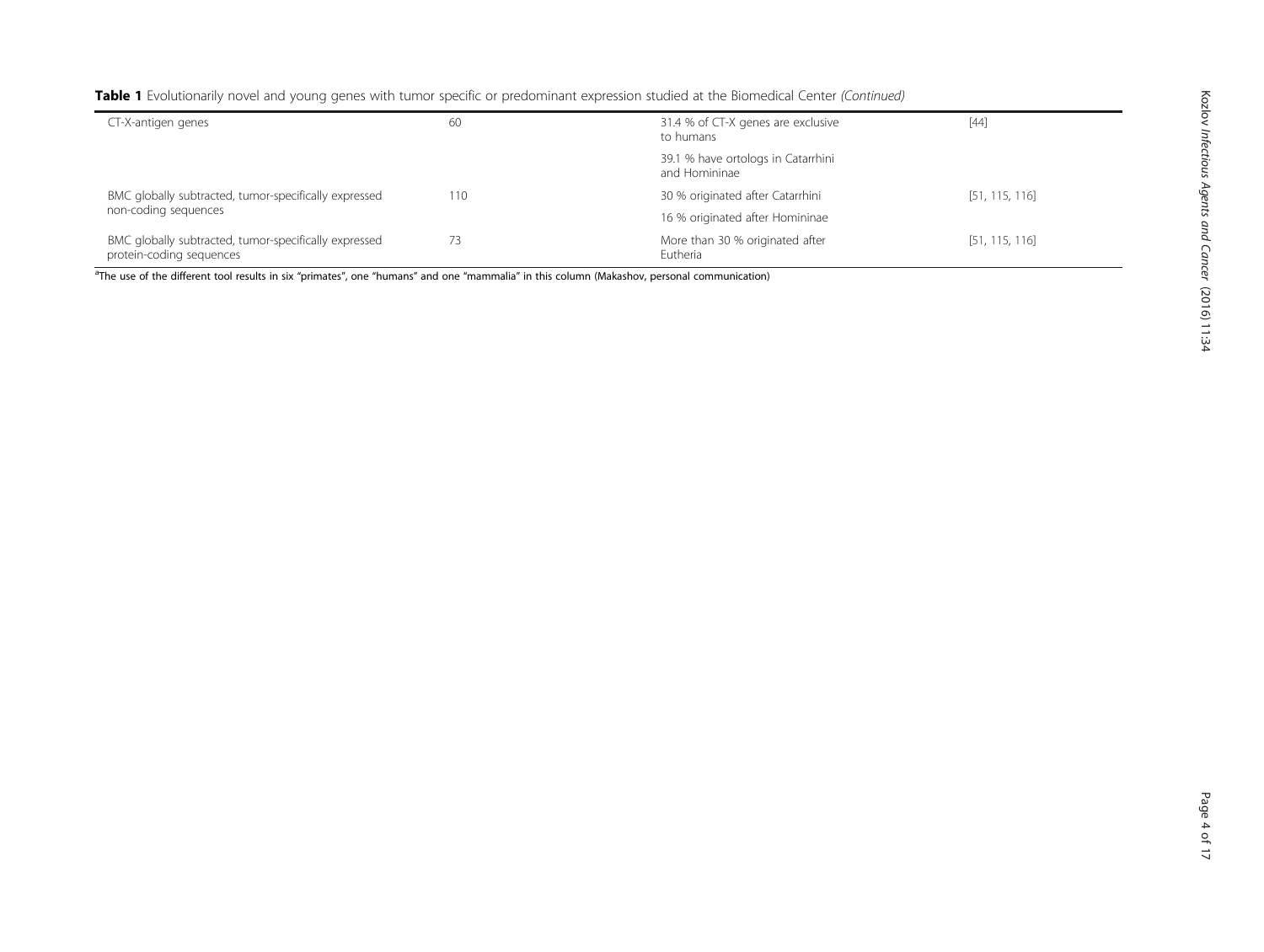Human Gene Nomenclature Committee. Our data point to the miRNA function of ELFN1-AS1 with DPYS mRNA being its primary target [[151](#page-15-0), [152](#page-15-0)].

This gene originated *de novo* from an intronic region of a conservative gene ELFN1 (NCBI Ref. Seq. NM\_001128636.2) in primate lineage. Homologous sequences of this gene were identified by us in all primates, but the DNA sequence from the representative of suborder Strepsirrhini Otolemur garnettii has more than 50 % differences from its human counterpart and forms an outgroup on the phylogenetic tree. Thus ELFN1-AS1 could become transcriptionally active after divergence of Strepsirrhini and Haplorhini primates. It is noteworthy that all the Haplorhini primates have a region with 5 or more E-boxes downstream of the DS site. This suggests that ELFN1-AS1 gene since its origin could be c-Mycresponsive.

Taken together, the data indicate that human transcribed locus contains a gene for some non-coding RNA, likely a microRNA. This gene combines features of predominant expression in tumors and evolutionary novelty [\[151](#page-15-0), [152\]](#page-15-0).

#### PBOV1, de novo originated human gene with tumor-specific expression

In the study of PBOV1 gene the other approach was used, i.e. the evolutionary novelty of the gene was studied first.

PBOV1 (UROC28, UC28) is a human protein-coding gene with a 2501 bp single-exon mRNA and 135aa ORF. The gene has been originally characterized by An and co-workers [[4\]](#page-12-0). This gene was mentioned among 12 human genes without orthologs in the mouse and dog

genomes in the paper of Clamp and co-authors [\[38\]](#page-13-0). We studied the evolutionary novelty of this gene more carefully and found that the coding sequence of PBOV1 is poorly conserved in the mammalian evolution and originated de novo in primate evolution through a series of frame-shift and stop codon mutations. Consequently, 80 % of protein sequence is unique to humans. The Ka/Ks ratio both in pairwise alignments and in multiple alignment of all primate sequences syntenic to human coding sequence didn't show any significant differences from 1.0, indicating that the amino acid sequence evolved neutrally. PBOV1 protein lacks any annotated or predicted domains and over 60 % of its sequence is predicted to be disordered. These findings strongly suggest that human PBOV1 is a protein of a very recent de novo evolutionary origin [\[165](#page-15-0)].

After establishing the evolutionary novelty of PBOV1 gene, the specificity of its expression in tumors and normal tissues was studied. PBOV1 has been previously reported to be overexpressed in prostate, breast, and bladder cancers [[4\]](#page-12-0). We studied the expression of PBOV1 using PCR on panels of cDNA from various normal and tumor tissues. The gene had a highly tumorspecific expression profile. It was expressed in 20 out of 34 tumors of various origins but was not expressed in any of the normal adult or fetal human tissues that we tested (Figs. 1 and [2\)](#page-5-0). The interesting feature of this result is that tumor specificity of PBOV1 expression was predicted by us from its evolutionary novelty [\[96,](#page-14-0) [165\]](#page-15-0).

Unlike cancer/testis antigens genes PBOV1 is expressed from a GC-poor TATA-containing promoter which is not influenced by DNA methylation and is not active in testis. PBOV1 activation in tumors may depend



cholangiocellular carcinoma, 6 – Hepatocellular carcinoma, 7 – Gallbladder adenocarcinoma, 8 – Esophagus squamous cell carcinoma, 9 – Stomach signet ring cell carcinoma, 10 – Small Intestine adenocarcinoma, 11 – Colon papillary adenocarcinoma, 12 – Rectum adenocarcinoma, 13 – Breast fibroadenoma, 14 – Ovary serous cystoadenocarcinoma, 15 – Fallopian tube medullary carcinoma, 16 – Uterus adenocarcinoma, 17 – Ureter papillary transitional cell carcinoma, 18 – Bladder transitional cell carcinoma, 19 – Testis seminoma, 20 – Prostate adenocarcinoma, 21 – Malignant melanoma, 22 – Skeletal Muscle malignancy fibrous histocytoma, 23 – Adrenal pheochromocytoma, 24 – Non-Hodgkin's lymphoma, 25 – Thyroid papillary adenocarcinoma, 26 – Parotid mixed tumor, 27 – Pancreas adenocarcinoma, 28 – Thymus seminoma, 29 – Spleen serous adenocarcinoma, 30 – Hodgkin's lymphoma, 31 – T cell Hodgkin's lymphoma, 32 – Malignant lymphoma. NC – PCR with no template, PC – PCR with human DNA. b PBOV1 expression in clinical tumor samples. PBOV1 is expressed in breast cancer (9-250), ovary cancer (1, 6), cervical cancer (2, 13), endometrial cancer (156, 270), lung cancer (12, 14, 17), seminoma (7), meningioma (63), non-Hodgkin lymphomas (67, 82, 92, 102, 113). From open access paper [\[165\]](#page-15-0). Copyright of authors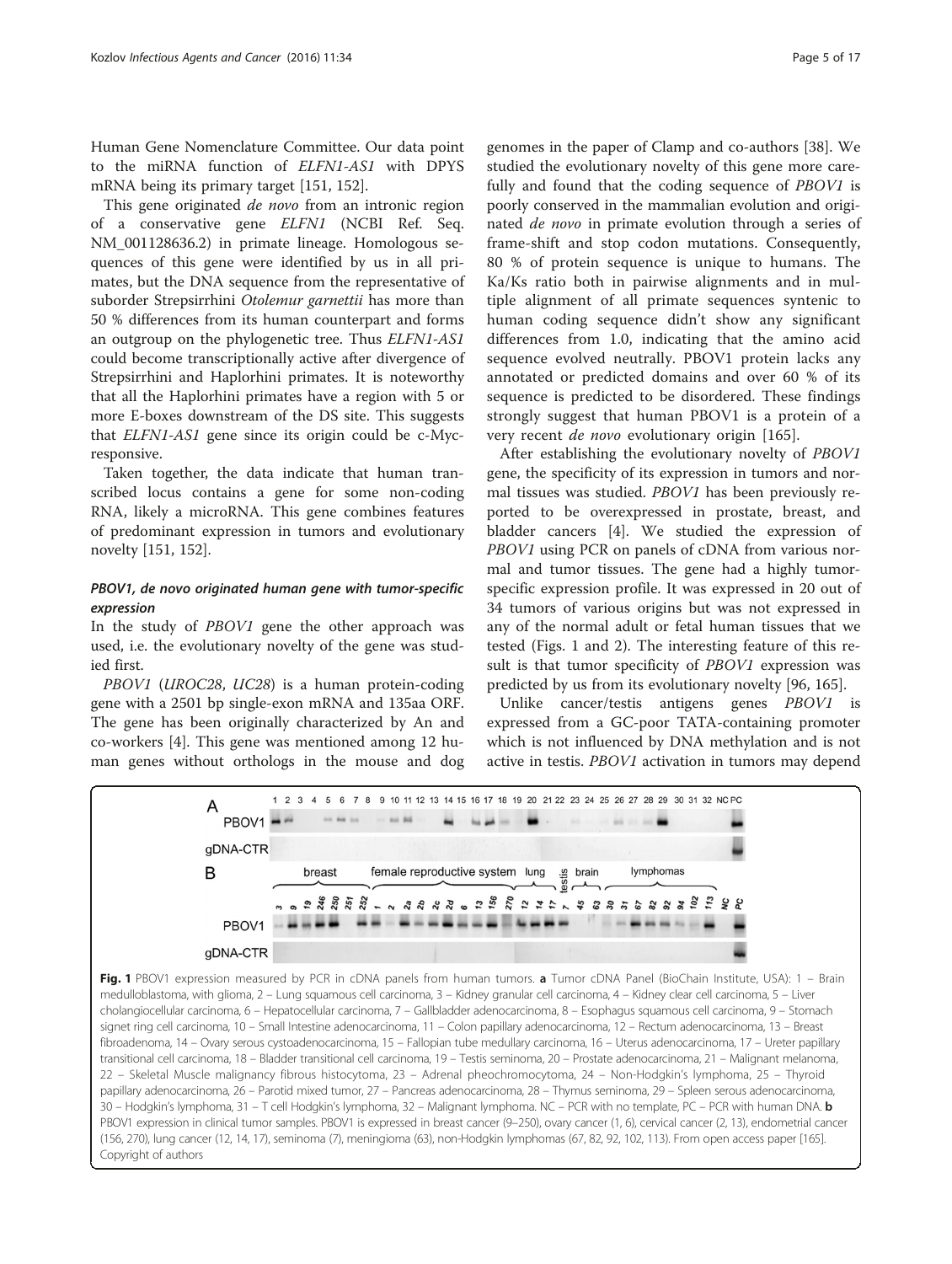<span id="page-5-0"></span>

on sex hormone receptors, C/EBP transcription factors and Hedgehog signaling pathway. Although the PBOV1 protein has recently originated de novo and thus has no identifiable structural or functional signatures, a missense SNP (single nucleotide polymorphism) in it has been previously associated with an increased risk of breast cancer. Using publicly available data we found that higher level of PBOV1 expression in breast cancer and glioma samples were significantly associated with a positive disease outcome. PBOV1 is also highly expressed in primary but not recurrent high-grade gliomas, suggesting that immunoediting against PBOV1-expressing cancer cells might occur over the course of disease. We propose that PBOV1 is a novel tumor suppressor gene which might act by provoking the cytotoxic immune response against cancer cells that express it. We speculate that this property might be a source of phenotypic feedback that facilitated PBOV1 gene fixation in human evolution [[165](#page-15-0)].

# The evolutionary novelty of human cancer/testis antigen genes

Cancer/testis antigen genes (CTA or CT genes) code for a subgroup of tumor antigens expressed predominantly in testis and different tumors. CT antigens may be also expressed in placenta, in female germ cells, and in the brain [\[33](#page-13-0), [64](#page-13-0), [175,](#page-15-0) [209, 210\]](#page-16-0) (see discussion of CT genes expression in the brain in [[91\]](#page-14-0)). At the time of the study, CTDatabase ([http://](http://www.cta.lncc.br/) [www.cta.lncc.br\)](http://www.cta.lncc.br/) included 265 CT genes and 149 CT gene families.

The hypothesis of the expression of evolutionarily novel genes in tumors explains this otherwise strange cancer-testis association paradox: as far as the origin of evolutionarily novel genes is connected with their expression in germ cells, cancer/testis genes are novel genes which are expressed in tumors.

So I suggested that cancer/testis antigen genes should be evolutionarily new or young genes. In order to prove this prediction, the presence of genes orthologous to human cancer-testis genes in human lineage was studied [[44\]](#page-13-0). This analysis was performed separately for genes located on the X chromosome and autosomal cancer/testis genes, as far as extensive traffic of novel genes has been described for mammalian X chromosome [[16,](#page-12-0) [46,](#page-13-0) [103](#page-14-0)].

Orthologs of each of CT genes were searched among annotated genes in several completely sequenced eukaryotic genomes using HomoloGene tool of NCBI [[168\]](#page-15-0) and distributions of orthologs of all CT-X genes, all autosomal CT genes, all human CT genes and all annotated protein coding genes from human genome in 11 taxa of human evolutionary lineage were built. It was shown that 31.4 % of CT-X genes are exclusive for humans and 39.1 % of CT-X genes have orthologs originated in Catarrhini and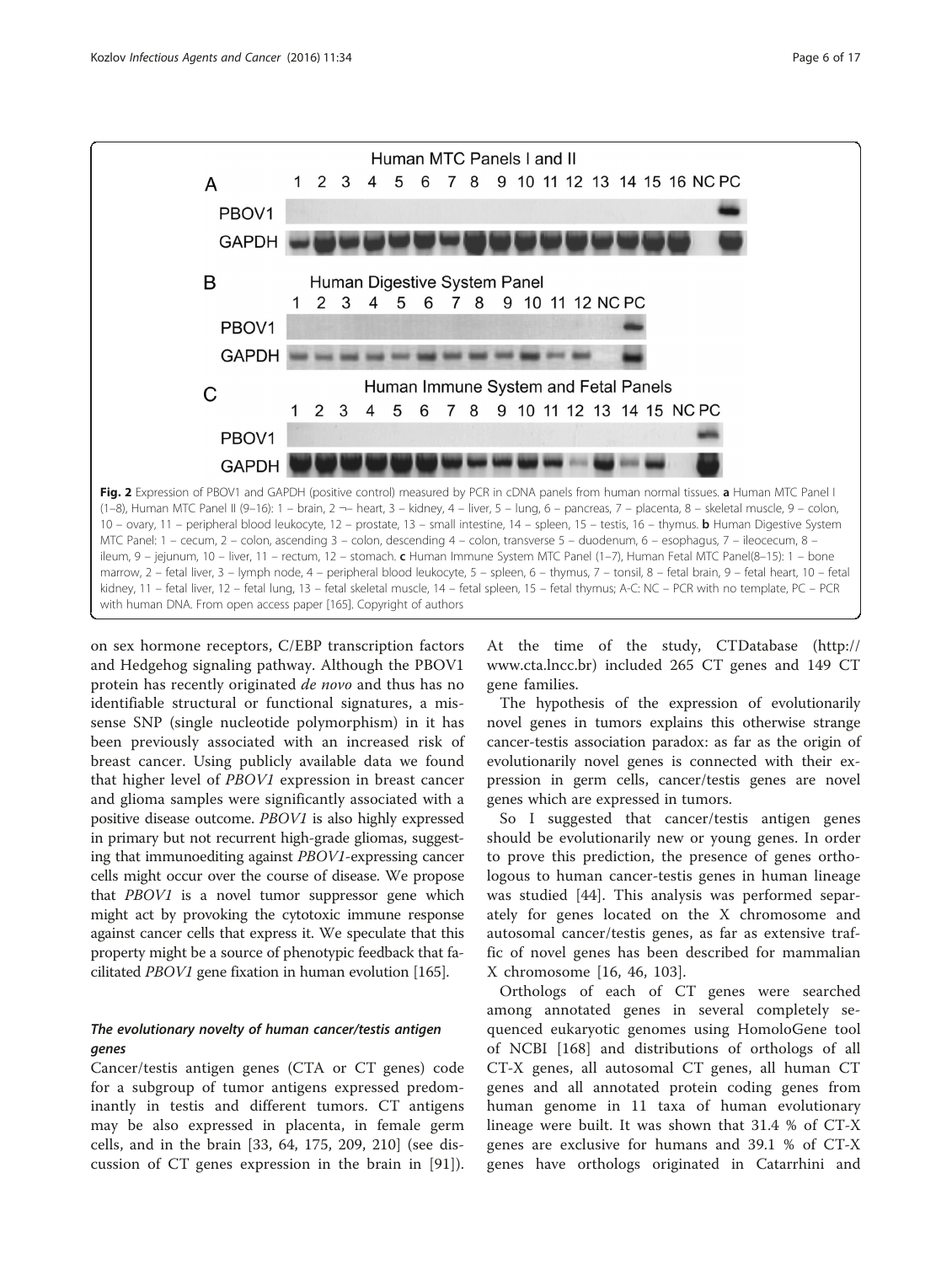Homininae. Thereby the majority of human CT-X genes (70.5 %) are novel or young for humans.

Altogether 36.7 % of all human CT genes originated in Catarrhini, Homininae and humans. It was also found that 30 % of all human CT genes originated in Eutheria. These CT genes acquired functions in Eutheria. This indicates the importance of processes in which tumors and CT antigens were involved during the evolution of Eutheria. CT genes originated in Eutheria are located mainly on autosomes. CT genes originated in Catarrhini, Homininae and humans are located predominantly on X chromosome. This difference is probably related to important events in evolution of mammalian X chromosome since the origin of Eutheria [[99\]](#page-14-0), especially to the acquisition of a special role in the origin of novel genes [\[77](#page-14-0)].

Thus the majority of CT-X genes are either novel or young for humans, and majority of all human CT genes (>70 %) originated during or after the origin of Eutheria. These results suggest that the whole class of human CT genes is relatively evolutionarily new [[44\]](#page-13-0).

Our data are in good correspondence with evidence obtained by other groups on particular families of CT genes. I found the evidence in the literature that at least 7 families (of 149 families know by that time) of CT genes (MAGE-1, PRAME, SPANX-A/D, GAGE, XAGE, CT45 and CT47) and many CT genes located on the X chromosome (CT-X genes) were either new or young (reviewed in [\[91](#page-14-0)]. Later it was found that one more CT gene family, CTAGE (cutaneous T-cell-lymphoma-associated antigen) shows a rapid and primate specific expansion, especially in humans, which starts with an ancestral retroposition in the Haplorhini ancestor followed by DNA-based duplications [[214](#page-16-0)]. But our study [\[44](#page-13-0)] was the first systematic study of the evolutionary novelty of the whole class of CT genes which showed that it is relatively evolutionarily novel. Thus our prediction of the evolutionary novelty of the whole class of CT genes turned out to be correct.

The relative evolutionary novelty of the whole class of CT genes confirms the prediction about expression of evolutionarily young and novel genes in tumors. The expression of cancer/testis genes in tumors thus appears as a natural phenomenon, not an aberrant process as interpreted by most of authors (e.g. [[1,](#page-12-0) [27](#page-13-0), [32](#page-13-0), [36,](#page-13-0) [175,](#page-15-0) [214\]](#page-16-0)). More discussion of evolutionary novelty of CT genes may be found in my recent book [\[91\]](#page-14-0).

The list of single genes and gene classes studied by our group at the Biomedical Center is presented in Table [1.](#page-2-0)

The data obtained by our group, both on individual genes and on large groups of genes, suggest that tumor specifically expressed, evolutionarily novel (TSEEN) genes could represent a new biological phenomenon, a phenomenon of TSEEN genes [[91](#page-14-0)]. That is why I looked in the literature for the evidence about similar kind of genes, i.e. evolutionarily novel, tumor specifically expressed.

#### Analysis of the literature data related to TSEEN genes

It turned out that many examples of genes with dual specificity –evolutionarily novel, tumor specifically expressed – could be found in the literature but serious attention was never paid to this association. Below I will discuss the tumor specificity of expression of genes originated by different mechanisms - by gene duplication, from retrotransposons and endogenous retroviruses, by exon shuffling or de novo. As far as positive Darwinian selection is a feature of many evolutionarily novel genes, human tumor-related genes positively selected in primate lineage will be also discussed.

#### Expression of pseudogenes in tumors

Gene duplication is a major way of genome evolution. The original hypothesis [[131](#page-15-0)] suggested that pre-existing genes are under control of natural selection, and their evolution is constrained within their existing function. The extra copy of existing gene gets out of control of the natural selection, so that accumulation of mutations in this extra copy may lead to the origin of a novel gene with related or even new function. Gene duplication is considered as providing the "row material" for the origin of new genes. This concept also suggests that the majority of duplicates becomes inactive pseudogenes due to degenerative mutations, and only rarely beneficial mutations would lead to the emergence of a new gene with a novel function [[131\]](#page-15-0). But the term "pseudogene" was first introduced by C. Jacq and co-authors in 1977 [[72\]](#page-14-0).

The DNA-mediated mechanisms of gene duplication include unequal crossing over, tandem, segmental, chromosomal or genome duplications. The resulting gene duplicates may be organized in tandem, interspersed or polyploid manner. Segmental duplications are large interspersed segments of DNA with high sequence identity (>90 %), usually separated by >1Mb of unique sequences [[120\]](#page-14-0).

RNA-based gene duplication, or retroposition, creates duplicate genes by reverse transcription of RNAs from parental genes. RNAs from all categories generate retrosequences that may be exapted as novel genes or regulatory elements [[21](#page-13-0)]. Retrogenes are most abundant in mammals where long interspersed nuclear elements (LINEs) that provide the enzyme reverse transcriptase for retroposition are widespread. The majority of retrogenes is produced by genes with high levels of germline expression. They often originate from the X chromosome [[16,](#page-12-0) [76](#page-14-0)]. A new retrogene is intronless, contains a poly(A) tract, and may be flanked by short duplicate sequences [[15,](#page-12-0) [104](#page-14-0)].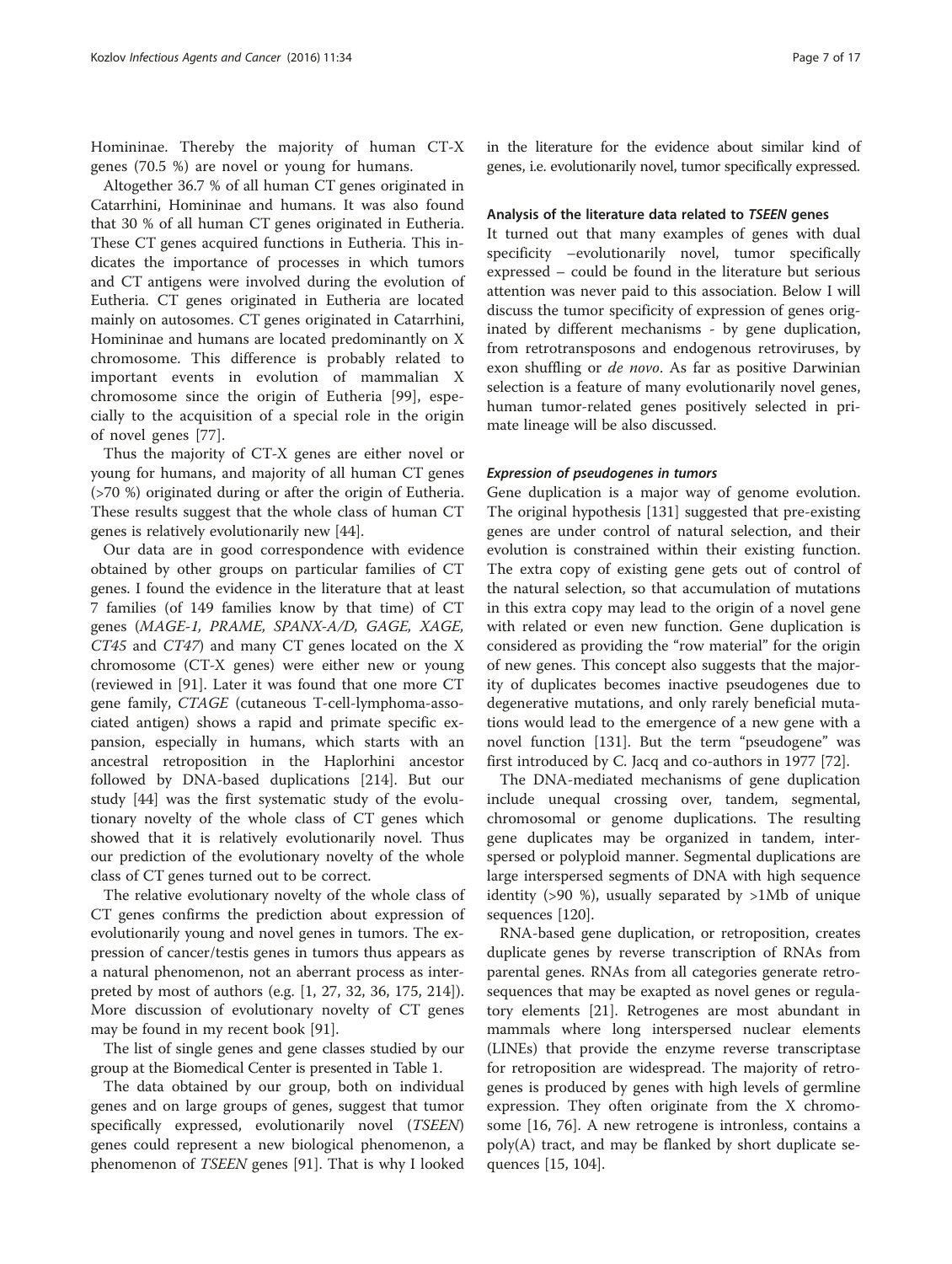DNA-mediated gene duplication is more frequent event in genome evolution, while RNA-based gene duplication is more capable to generate genes with novel functions. The retroposition is less likely to provide expressed daughter retrocopies than segmental DNA duplication because retrocopies do not contain regulatory elements. So, new promoters and enhancers should somehow be recruited for the origin of new genes, and several mechanisms of such recruitment are described [[76, 77](#page-14-0)]. Retrogenes usually locate on chromosomes different from that of parental genes. Mammalian X chromosome demonstrates extensive retrogene traffic [[46\]](#page-13-0). For reasons of different location and new promoter recruitment, the transcribed retrogenes are more capable to evolve new expression patterns and novel functional roles than gene duplicates arising by DNA segmental duplication [\[76](#page-14-0), [77](#page-14-0)]. Retrogenes, like duplicates originated through DNA-mediated mechanisms, might provide the raw material for the origin of evolutionarily novel genes and functionally important evolutionary innovations [[76](#page-14-0), [119,](#page-14-0) [197\]](#page-16-0). At least one functional retrogene per million years originated in primate lineage that led to humans [[119](#page-14-0)].

In accordance with two major ways of gene duplication – DNA-based and RNA-based mechanisms – two types of pseudogenes are categorized as duplicated and processed pseudogenes, accordingly [[105,](#page-14-0) [148\]](#page-15-0). One more group of pseudogenes includes so called "unitary" pseudogenes that arise through spontaneous mutations of single coding genes [[216](#page-16-0)]. Other pseudogene biotypes may include polymorphic pseudogenes (loci known to be coding in some individuals), IG pseudogenes (immunoglobulin segments with disabling mutations) and TR pseudogenes (T-cell receptor gene segments with disabling mutations) [\[147](#page-15-0)].

Hundreds to thousands of pseudogenes have been identified in different species. In humans, 11,216 pseudogenes have been recently annotated, including ~8,000 processed pseudogenes [[61,](#page-13-0) [147\]](#page-15-0). The extrapolation estimates suggest that the number of pseudogenes in human genome may be  $\sim$ 14,000 [\[147](#page-15-0)]. This is smaller than earlier estimates [[190, 217](#page-16-0)]. The processed pseudogenes are the most abundant type of pseudogenes in human genome which is connected with the burst of retroposition activity in ancestral primates [[135](#page-15-0), [217](#page-16-0)]. Pseudogenes have long been considered as non-functional or "junk" DNA. But during the last decade, the attitude has changed substantially. The evidence is accumulating that many pseudogenes are transcribed and functional in development and diseases (reviewed in [[105,](#page-14-0) [148](#page-15-0), [154](#page-15-0), [173](#page-15-0)]. Laura Poliseno determines the following types of pseudogene functions: related to the parental gene and parental gene independent functions; mediated by the pseudogene DNA, by pseudogene RNA transcribed in sense, by pseudogene RNA transcribed in antisense, or by pseudogene-encoded proteins [\[154\]](#page-15-0). Pseudogenes transcribed as noncoding RNAs may regulate their parental genes as antisense RNAs, short interfering RNAs (siRNAs) or as microRNA decoys [\[173\]](#page-15-0). Pseudogenes participate in the regulation of variety of biological processes including cancer [[105](#page-14-0), [148](#page-15-0), [154](#page-15-0)]. One of the earliest indications of the functional role of pseudogenes was demonstration that in mouse oocytes pseudogenederived small interfering RNAs regulate gene expression [[188, 204\]](#page-16-0). Besides fully functionally active pseudogenes, partially active pseudogenes in the process of either losing or gaining function are described [\[147](#page-15-0)].

The authors who study pseudogenes come to conclusion that pseudogenes serve as a source of novel functions for the evolving organisms [[10,](#page-12-0) [22](#page-13-0), [105\]](#page-14-0). A special term – "potogenes – was generated to designate pseudogenes as DNA sequences with a potentiality for becoming new genes [[10,](#page-12-0) [22\]](#page-13-0). This is in accordance with the major postulate of original hypothesis of evolution by gene duplication [[131\]](#page-15-0), and we may consider pseudogenes with novel or evolving functions as evolutionarily novel or evolving genes.

Transcription of pseudogenes is an important indication of their functionality. The evidence of pseudogenes transcription was accumulating during the last years [[10,](#page-12-0) [219](#page-16-0)]. The ENCODE and GENCODE projects provided information about transcription of 876 pseudogenes including 531 processed and 345 duplicated pseudogenes [[147](#page-15-0)]. The other group of authors studied RNA-Seq transcriptome data from 248 cancer and 45 benign samples of 13 different tissue types and described the expression of 2,082 distinct pseudogenes [\[78\]](#page-14-0). What is important for our consideration of expression of evolutionarily novel genes in tumors, they observed 218 pseudogenes expressed only in cancer samples, of which 178 were observed in multiple cancers [[78\]](#page-14-0).

One of the first demonstrations that pseudogenes are activated in tumors was description of the new tumor antigen (NA88-A) generating an HLA class I-restricted CTL response against melanoma coded for by a processed pseudogene [[126\]](#page-15-0). At the same time, the expression of parental gene HPX42B did not lead to similar CTL response. The transcription of NA88-A pseudogene was limited with significant expression found only in some metastatic melanomas [\[126](#page-15-0)].

Among other earlier works was detection of  $\psi$ PTEN expression in central nervous system high-grade astrocytic tumors [[211](#page-16-0)]. The  $\psi$ PTEN expression was complementary to PTEN mutation because the majority of glioblastomas showed either PTEN mutation or  $\psi$ PTEN expression. In the later study [[153](#page-15-0)] the functional relationship between the mRNAs produced by the PTEN tumor suppressor gene and its pseudogene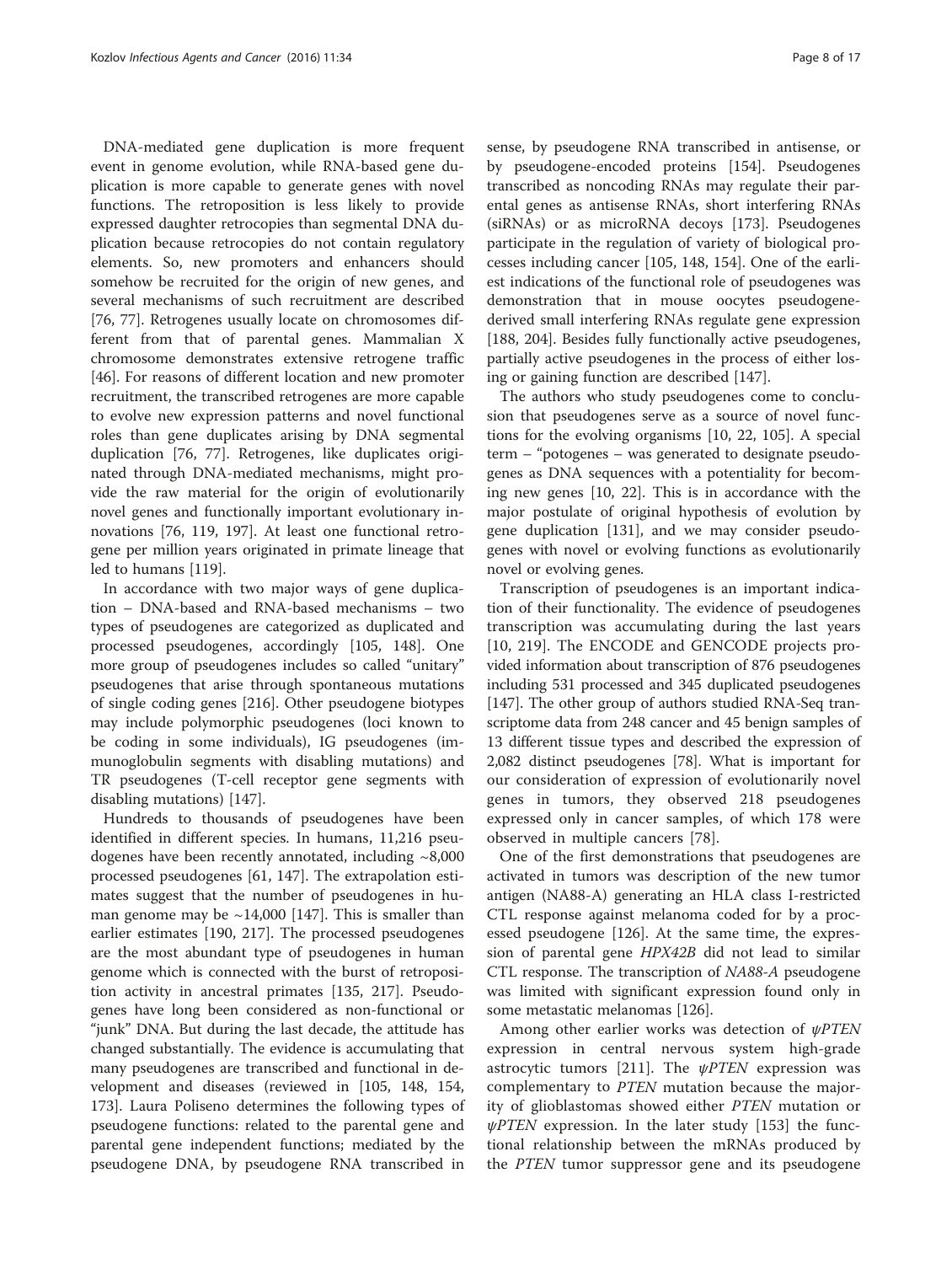PTENP1 (the other name of  $\psi$ PTEN) was demonstrated. PTENP1 was able to regulate cellular levels of PTEN and exerted a growth suppressive role acting as a microRNA-decoy [\[153\]](#page-15-0).

In a comprehensive paper devoted to human processed pseudogenes Zhaolei Zhang and co-authors [[217](#page-16-0)] described several pseudogene families with implication to tumors (see Table 5 in the above mentioned paper).

Other examples of pseudogenes expressed in tumors but not in normal tissues are presented in Table [2.](#page-9-0)

As we can see from the data presented in this part of the paper, the expression of pseudogenes in tumors is widespread. Thus the evolution of pseudogene towards functional novel gene may involve its expression in tumors as a part of the whole process (see [[91](#page-14-0)] for more discussion of the role of gene expression in the origin of novel genes).

#### Endoretroviral sequences and other retrotransposons are expressed in tumors

Transposable elements are classified in two groups, Class I and Class II. Class I mobile elements use RNA intermediate and reverse transcriptase activity for transposition, while Class II elements use a DNA intermediate and a 'cut and paste' mechanism. Class I elements include long terminal repeat (LTR) retrotransposons, also called 'endogenous retroviruses' (ERVs), and nonlong terminal repeat (non-LTR) retrotransposons (LINEs and SINEs) [\[155](#page-15-0)]. Human transposable elements comprise about 40 % of the human genome: HERVs, 4.64 %; MaLR, 3.65 %; LINEs, 20.42 %; and SINEs, 13.14 % [[100\]](#page-14-0). That is why mobile elements were called the "drivers of genome evolution" [\[83\]](#page-14-0). The role of transposons in gene origin was recently reviewed in [\[91\]](#page-14-0).

Endogenous retroviruses (ERVs) have been shown to have originated as the result of repeated germ cell retroviral infection of their ancestral hosts [[13](#page-12-0), [19, 63](#page-13-0), [118](#page-14-0), [205](#page-16-0)]. The genes of ERVs were evolutionarily new for their ancestral hosts. Together with other retrotransposons, ERVs participated in the origin of genes with the novel functions to their hosts (reviewed in [[91\]](#page-14-0)). There are 203,000 copies of human ERVs (HERVs) in the human genome [\[100](#page-14-0)]. Different authors define different numbers of HERV families, from 26 [[53\]](#page-13-0) to about 50 [[114, 121](#page-14-0)] or even 350 families [\[136\]](#page-15-0).

Human endogenous retrovirus sequences are expressed in tumors [[5,](#page-12-0) [111,](#page-14-0) [167](#page-15-0)]. Expression of different HERVs was described in different human tumors: HERV-K family – in teratocarcinoma [[20](#page-13-0)], seminomas [\[167\]](#page-15-0), in breast cancer [\[200\]](#page-16-0), in urothelial and renal cell carcinomas [[49](#page-13-0)], in melanoma, germ cell tumors, gonadoblastoma, ovarian clear cell carcinoma, ovarian epithelial tumors, prostate cancer, lymphoma, hematological neoplasms, sarcoma, bladder and colon cancer [[30](#page-13-0), [65,](#page-13-0) [82](#page-14-0)]; HERV-E – in

prostate carcinoma [[201](#page-16-0)]; HERV-H – in leukemia cell lines [[107](#page-14-0)] and in cancers of small intestine, bone marrow, bladder, cervix, stomach, colon and prostate [\[178\]](#page-16-0).

Recent reviews confirm the upregulation of HERVs in tumors [[80, 113](#page-14-0), [127](#page-15-0), [158, 161\]](#page-15-0), which is connected with general trend of HERVs demethylation in tumors [[127](#page-15-0), [158\]](#page-15-0), and similar data continue to accumulate [[26,](#page-13-0) [181](#page-16-0), [208\]](#page-16-0). ERVs of mice also demonstrate hypomethylation and transcriptional upregulation in mice tumors [\[66](#page-13-0), [112,](#page-14-0) [158\]](#page-15-0).

Endogenous retroviruses may serve as targets for antitumor immunity. For example, HERV-K-MEL, a HERV-K pseudogene expressed in most melanomas and in many other types of tumors, encodes the antigenic peptide that is targeted by CTLs in melanoma patients [\[30,](#page-13-0) [169](#page-15-0)]. HERV-E was found to be selectively expressed in clear kidney cell cancer but not in normal tissues. This tumor-specific expression is connected with inactivation of the von Hippel-Lindau tumor suppressor and hypomethylation. Antigens encoded by HERV-E are immunogenic and stimulate cytotoxic T-cells that kill cancer cells. HERV proteins that act as tumorassociated antigens have also been detected in other types of tumors [[37](#page-13-0)].

Especially interesting for my consideration is HERV-K family because it contains the most recently active members that entered the ancestral human genome after the divergence of humans and chimps and may be considered as evolutionarily novel for humans [[12, 13,](#page-12-0) [185](#page-16-0)]. Many HERV-K proviruses are unique to humans [\[12](#page-12-0)]. HERV-K continued to replicate in human lineage until at least 250,000 years ago [[114, 117\]](#page-14-0), and might still expand [[113\]](#page-14-0). HERV-K is also most widely expressed in different tumors (see above). In HERV-K and in other younger families such as HERV-H and HERV-W the most pronounced DNA demethylation was reported [[49,](#page-13-0) [158](#page-15-0)]. Not only mRNA, but also HERV-K antibodies are already elevated in the blood at the early stage of breast cancer [\[202](#page-16-0), [203\]](#page-16-0).

RNA transcripts from various HERV LTRs have been described in various types of human tumors and cell lines. For example, elevated HERV-K 5′LTR mRNA was detected in prostate cancer tissues (reviewed in [[207](#page-16-0)]).

Other primate-specific retrotransposons such as SVA, LINE-1P, AluY, and MaLR families are also known for the loss of DNA methylation in tumors. The younger retroelements are highly methylated in healthy tissues, while in many tumors these young elements suffer the most dramatic loss of methylation [[49](#page-13-0), [130,](#page-15-0) [186\]](#page-16-0). L1 and Alu sequences are silenced in normal human cells and activated in tumors [[14,](#page-12-0) [155, 171\]](#page-15-0). Full length L1 RNA in cancer cell lines and expression of ORF1p in tumors have been shown (reviewed in [[130\]](#page-15-0)). The majority of the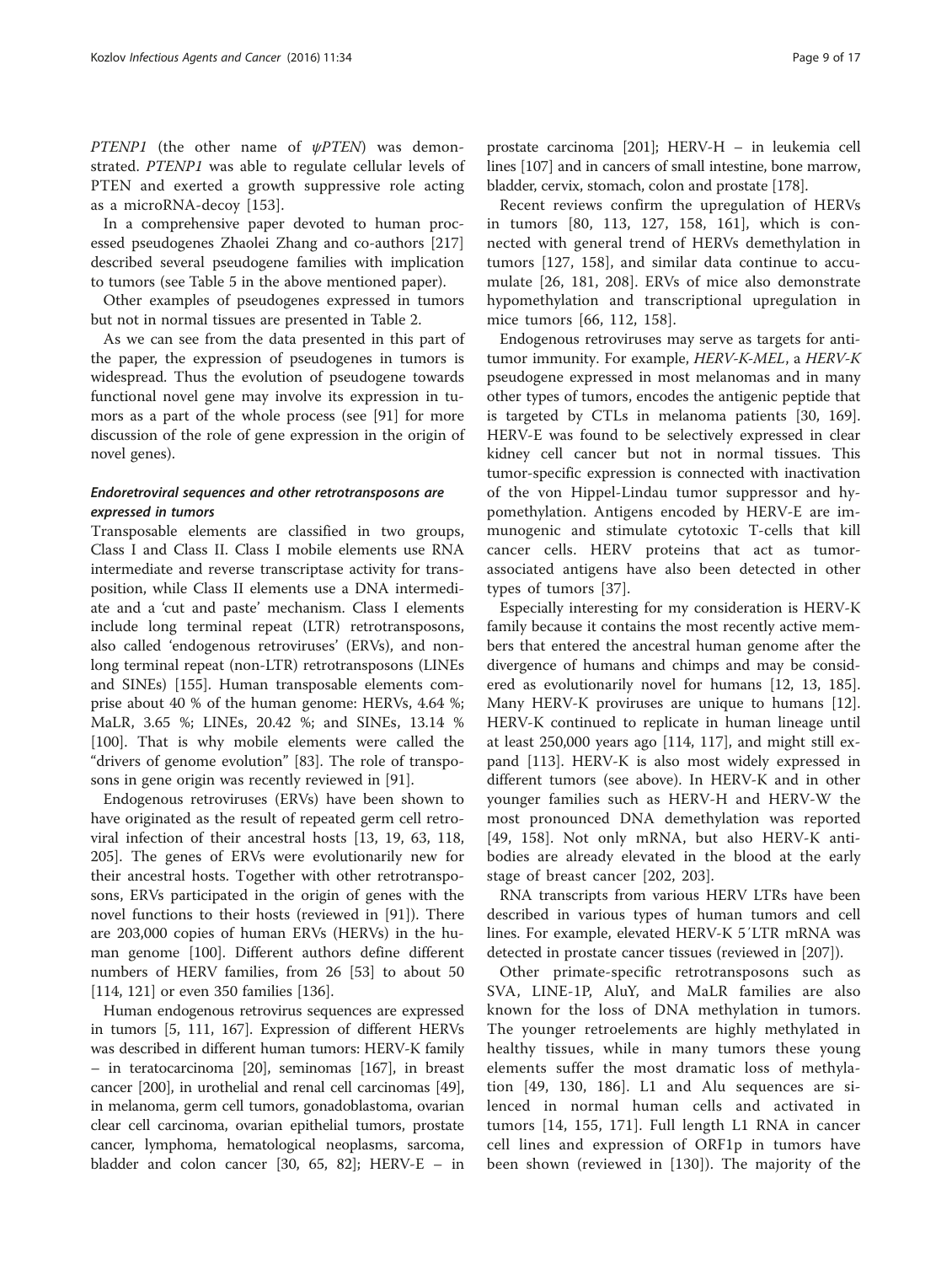<span id="page-9-0"></span>

|  | Table 2 Pseudogenes expressed in tumors |  |  |  |
|--|-----------------------------------------|--|--|--|
|--|-----------------------------------------|--|--|--|

| Pseudogene<br>name                          | Pseudogene description                                                                                                                                                                                                                                                                                                                           | References                 |
|---------------------------------------------|--------------------------------------------------------------------------------------------------------------------------------------------------------------------------------------------------------------------------------------------------------------------------------------------------------------------------------------------------|----------------------------|
| <b>HFRV-K-MFI</b>                           | Expressed in melanomas,<br>sarcomas, lymphomas, bladder<br>and breast cancers, but not in<br>normal tissues                                                                                                                                                                                                                                      | [30, 169]                  |
| CYP4Z2P                                     | A pseudogene of mammary-<br>restricted cytochrome CYP4Z1,<br>shows 4.8 times higher<br>transcription level in breast<br>cancer tissue than in normal<br>mammary gland with almost<br>no transcription in other tissues                                                                                                                           | [157]                      |
| ЧСх43                                       | Connexin43 (CX43) pseudogene<br>was shown to be expressed in<br>mammary cancer cell lines and<br>to inhibit growth. $\frac{\psi C x 43}{2}$ acts as<br>a posttranscriptional regulator of<br>CX43 in breast cancer cells                                                                                                                         | [17, 79]                   |
| rac1                                        | The rac1 processed pseudogene<br>overexpression was detected in<br>the human brain tumors as<br>compared to normal brain tissues                                                                                                                                                                                                                 | [69]                       |
| Oct4-pg5<br>Oct4-pg1<br>NANOGP8             | Oct4 and Nanog, embryonic stem<br>cell-specific genes coding for<br>transcription factors, have multiple<br>retropseudogenes, expressed in<br>many cancer tissues but not in<br>normal tissues.                                                                                                                                                  | [71, 73, 137,<br>184, 213] |
| POU5F1P1<br>POU5F1B<br>OCT4-pg3<br>OCT4-pg4 | A processed pseudogene POU5F1P1<br>(POU5F1 is another name of Oct4) is<br>overexpressed in prostatic carcinoma,<br>and OCT4-pg1, OCT4-pg3 and OCT4-pg4<br>were found to be expressed in glioma<br>and breast carcinoma. POU5F1B (also<br>known as Oct4-pg1 and POU5F1P1) is<br>amplified and promotes aggressive<br>phenotype to gastric cancer. | [62, 81, 206,<br>2181      |
| CRIPTO3                                     | A presumed pseudogene expressed<br>in many cancer samples                                                                                                                                                                                                                                                                                        | $[183]$                    |
| <i>BRAF</i>                                 | Expression of BRAF pseudogene was<br>described in thyroid tumors.                                                                                                                                                                                                                                                                                | [220]                      |
| CSNK2A1P                                    | Protein kinase CKa intronless gene<br>CSNK2A1P, a presumed CK2a<br>pseudogene, plays the oncogenic<br>role in lung cancer. It is amplified and<br>over-expressed in non-small cell lung<br>cancer and leukemia cell lines and in<br>lung cancer tissues.                                                                                         | [67]                       |
| MYLKP1                                      | A transcribed pseudogene MYLKP1 is<br>strongly expressed in cancer cells and<br>its parental gene MYLK is highly<br>expressed in non-neoplastic cells.                                                                                                                                                                                           | [60]                       |
| <b>MO1P3</b>                                | SUMO1P3 pseudogene-expressed<br>IncRNA is up-regulated in gastric<br>cancer tissues and may be a<br>potential biomarker in the diagnosis<br>of gastric cancer                                                                                                                                                                                    | $[122]$                    |
| HMGA1P6<br>HMGA1P7                          | The overexpression of HMGA1<br>pseudogenes HMGA1P6 and HMGA1P7<br>is induced in human pituitary tumors<br>and anaplastic thyroid carcinomas.                                                                                                                                                                                                     | [47, 48]                   |

| Table 2 Pseudogenes expressed in tumors (Continued) |  |  |
|-----------------------------------------------------|--|--|
|                                                     |  |  |

| CGR1<br>CGR2 | CGB1 and CGB2 are transcribed in<br>ovarian cancer tissues and in epithelial<br>cancer cell lines                              | [25, 98, 187] |
|--------------|--------------------------------------------------------------------------------------------------------------------------------|---------------|
| WPPM1K       | Transcribed pseudogene <i>WPPM1K</i> exerts<br>tumor-suppressor activity in hepatocellular<br>carcinoma by generation of siRNA | [31]          |

retrotransposition events seem to be harmless "pas-senger" mutations [\[191](#page-16-0)].

There are *in silico* data supporting the increased transcription of retrotransposons in transformed human cells [[41\]](#page-13-0). Although originally it was thought that HERVs are transcriptionally silent in most normal tissues, in silico [\[57](#page-13-0), [84](#page-14-0), [166](#page-15-0), [178](#page-16-0)] and PCR and microarray [\[6](#page-12-0), [50,](#page-13-0) [140](#page-15-0), [174](#page-15-0), [179\]](#page-16-0) data suggest that HERV-derived RNAs are more widely expressed in normal tissues than originally anticipated. HERV-K is transcribed during normal human embryogenesis [\[56](#page-13-0)]. Syncytin, the envelope gene of human defective endogenous retrovirus HERV-W, is expressed in multinucleated placental syncytiotrophoblasts and may mediate placental cytotrophoblast fusion [\[18,](#page-13-0) [123,](#page-15-0) [198](#page-16-0)].

#### Genes originated by exon shuffling are expressed in tumors and may lead to oncogenic transformation

The principle of gene origin by exon shuffling is the following: new genes are created by recombining previously existing exons that leads to the origin of mosaic genes and proteins [[54](#page-13-0), [75](#page-14-0), [110,](#page-14-0) [141](#page-15-0)–[143\]](#page-15-0). The exon shuffling is important mode of the origin of new genes: at least 19% of the exons in data base were involved in exon shuffling [[109](#page-14-0)]. The correlation between exon-intron organization of the gene and the domain organization of the corresponding protein is most evident in the case of young vertebrate genes, e.g. genes coding for proteases of blood coagulation, fibrinolytic and complement cascades, etc. That is why the first evidence for exon shuffling came from studies on proteases of blood coagulation and fibrinolysis [[143\]](#page-15-0).

The mechanisms of exon shuffling include illegitimate recombination [[192, 193\]](#page-16-0), retroposition [\[125\]](#page-15-0), segmental duplication [\[45\]](#page-13-0) and L1 retrotransposon-mediated 3′ transduction [\[125](#page-15-0)].

Modular domain rearrangements can lead to cancer. The fusion of the self-oligomerizing SAM domain from the gene TEL to the catalytic domain of the nonreceptor tyrosine kinase Abl in some human leukemias results in constitutively clustered chimeric protein, persistent activation of tyrosine kinase and oncogenic transformation. Tyrosine kinases other than Abl are also activated in fusion proteins by oligomerization of SAM domain of TEL [[106\]](#page-14-0). Activation of Abl tyrosine kinase seen in patients with chronic myelogenous leukemia is caused by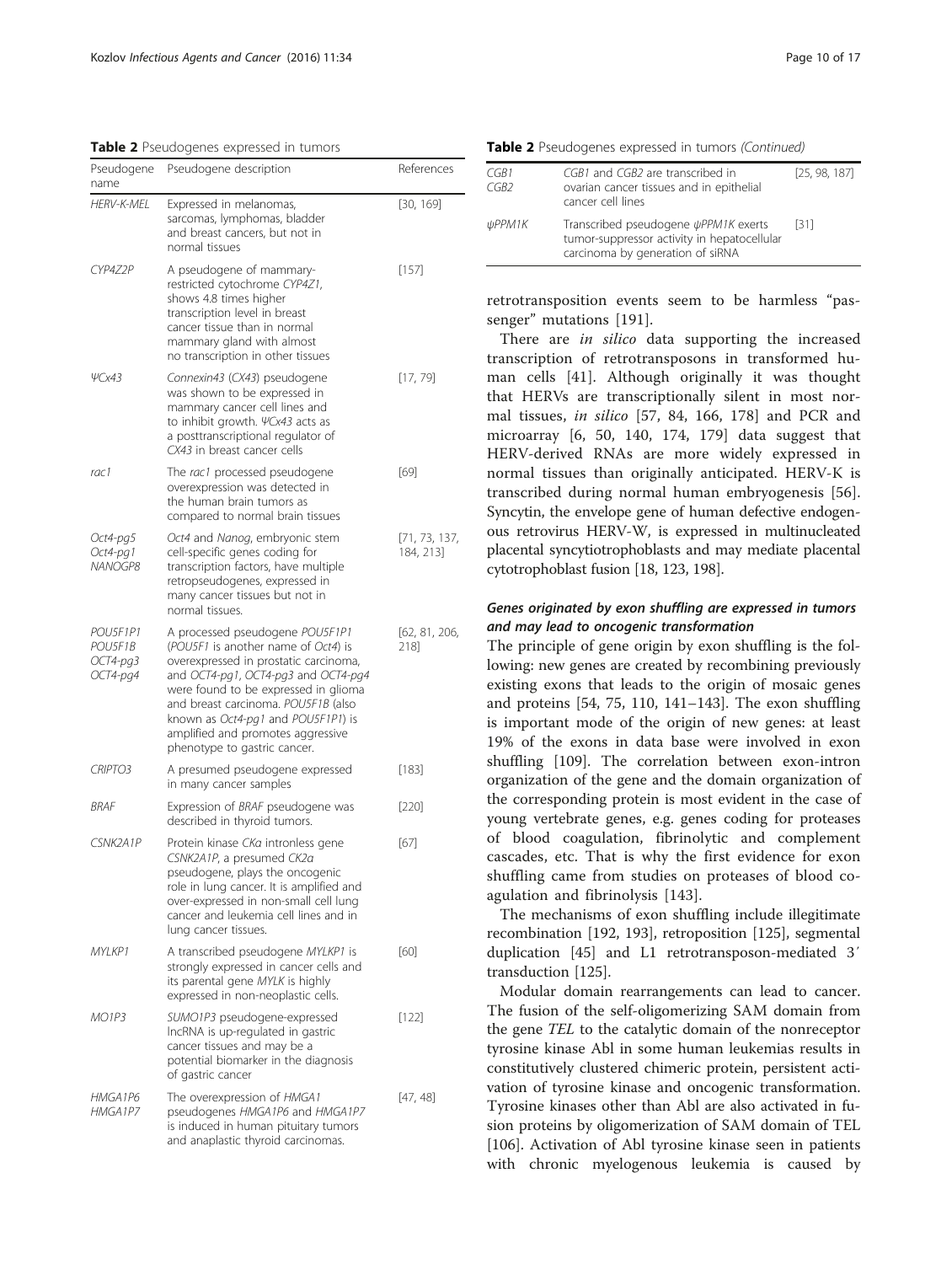translocation of the tip of chromosome 9 encoding Abl to chromosome 22 encoding BCR and formation of fusion protein. Oligomerization of coiled-coil domains from BCR leads to constitutive activation of Abl [\[106](#page-14-0)].

The Tre2(USP6) oncogene is a hominoid-specific gene. It originated by the fusion of two genes, USP32 (NY-REN-60) and TBC1D3. USP32 is an ancient gene and highly conserved. TBC1D3 is young and originated by recent segmental duplication in primates. Tre2 is young for humans as far as it originated 21–33 million years ago after TBC1D3 segmental duplication in primates [\[144\]](#page-15-0).

Atypical splicing in combination with retrotransposition may also lead to exon shuffling. Moreover atypical splicing of existing genes may be the most prevalent mechanism of novel protein creation. Atypical splicing includes alternative splicing within the single-gene transcripts and intergenic splicing of transcripts from tandemly located genes. Transcription-induced chimeras may evolve into gene fusions, and alternative splicing may evolve to gene fission (reviewed in [[8\]](#page-12-0)). For instance, the chimeric PIPSL gene was formed by L1-mediated retrotransposition of a readthrough, intergenically spliced transcript in hominoids [\[9](#page-12-0)]. This phenomenon was called transcription-mediated gene fusion. Many examples of intergenic splicing have been described in the human genome. The authors suggest that it is a novel mechanism of gene origin, where transcription-induced chimerism followed by retroposition may result in new gene [\[2](#page-12-0)]. At least 4 %–5 % of the tandem gene pairs in the human genome can be transcribed into a single RNA coding for chimeric protein [[139\]](#page-15-0).

Alternative splicing often participates in exonization process. When the new exon is alternatively spliced and expressed at low levels, splice variants with and without new exon are represented, and the pre-existing function is not destroyed. This opens the way to the origin of new gene with a new function and/or new functional module due to novel exon [\[54](#page-13-0), [128](#page-15-0), [177](#page-16-0), [199](#page-16-0)]. The comparison of human, mouse and rat genomes indicates that alternative splicing is associated with an increased frequency of exon creation and/or loss [\[124\]](#page-15-0).

Transposed element exonization may be a source of new constitutively spliced exons. Alu-containing exons are alternatively spliced. Comparative analysis of transposed element insertion within human and mouse genomes reveals Alu's unique role in shaping the human transcriptome [[172,](#page-15-0) [176](#page-16-0)].

The alternative splicing is widespread in cancer. The splice changes in cancer are global. Up to half of all alternative splicing events may be changed in tumors. Some splice isoforms are upregulated in all studied cancers, the others are characteristic to certain types of tumors. Affected proteins include transcription factors, cell signal transducers, transmembrane proteins, secreted extracellular proteins, proteins involved in metabolism, angiogenesis, apoptosis, cell motility and invasion, oncoproteins and tumor suppressor proteins. Genes with alternative transcripts associated with various cancers include CD44, p53, p73, PTEN, APC, BCL-X, VEGF4, mdm2, BRCA1, TACC1, TERT, KLF6, SURVIVIN, ASIP, NF1, Caspase 8, CDH17, Ron, BARD1, AR, FGFR2, RUNX1, HOXA9, WT1, BIM, TF, HERV-K env (np9), HNRPK and many others. Many of these genes have multiple splicing patterns, e.g. mdm2 gene locus produces over 72 mdm2 variants. Alternative splicing in cancer-related genes may have impact on all major aspects of tumor cell biology. All hallmarks of cancer have alternatively spliced regulators. There are also many cancerassociated splice variants with unknown functions [\[7](#page-12-0), [35](#page-13-0), [42](#page-13-0), [52, 59](#page-13-0), [85](#page-14-0), [101, 102,](#page-14-0) [133, 156](#page-15-0), [160](#page-15-0), [182](#page-16-0), [195](#page-16-0), [196\]](#page-16-0).

Atypical splicing events do not alter the number of genes in DNA, but produce altered proteins which influence all aspects of tumor biology. In evolutionary perspective, atypical splicing combined with retrotransposition may lead to the origin of novel genes. The promising direction of research would be to study what proportion of spicing events involved in cancer have already generated (through retroposition) novel genes in the germ plasm.

#### Genes originated de novo are specifically expressed in tumors

"Senseless" DNA sequences may acquire new functions in the organism and become new genes. New functions may be connected not only with protein-coding genes, but also with various functional non-coding RNAs. This mechanism of novel genes origin is called de novo origin.

New promoter elements such as GC-islands, TATAboxes, LINE1 promoters or retroviral LTRs may arise as a result of mutational process, gene rearrangements, retrotransposition or viral infection. Such events can lead to expression of "senseless" DNA sequences that subsequently may accumulate mutations that alter their protein-coding capacity. The senseless DNA sequences acquire new functions. Noncoding RNAs may eventually acquire ORFs and become protein-coding mRNAs. These could be mechanisms of *de novo* gene origin. Exonization by alternative splicing may be the mechanism of de novo exon origin (see discussion above in Genes originated by exon shuffling are expressed in tumors and may lead to oncogenic transformation).

Three novel human protein-coding genes have been shown to originate from noncoding DNA since the divergence with chimp. These genes have no proteincoding homologs in any other genome. Few humanspecific mutations altered protein-coding capacity by destroying "disablers" in the ancestral sequences. The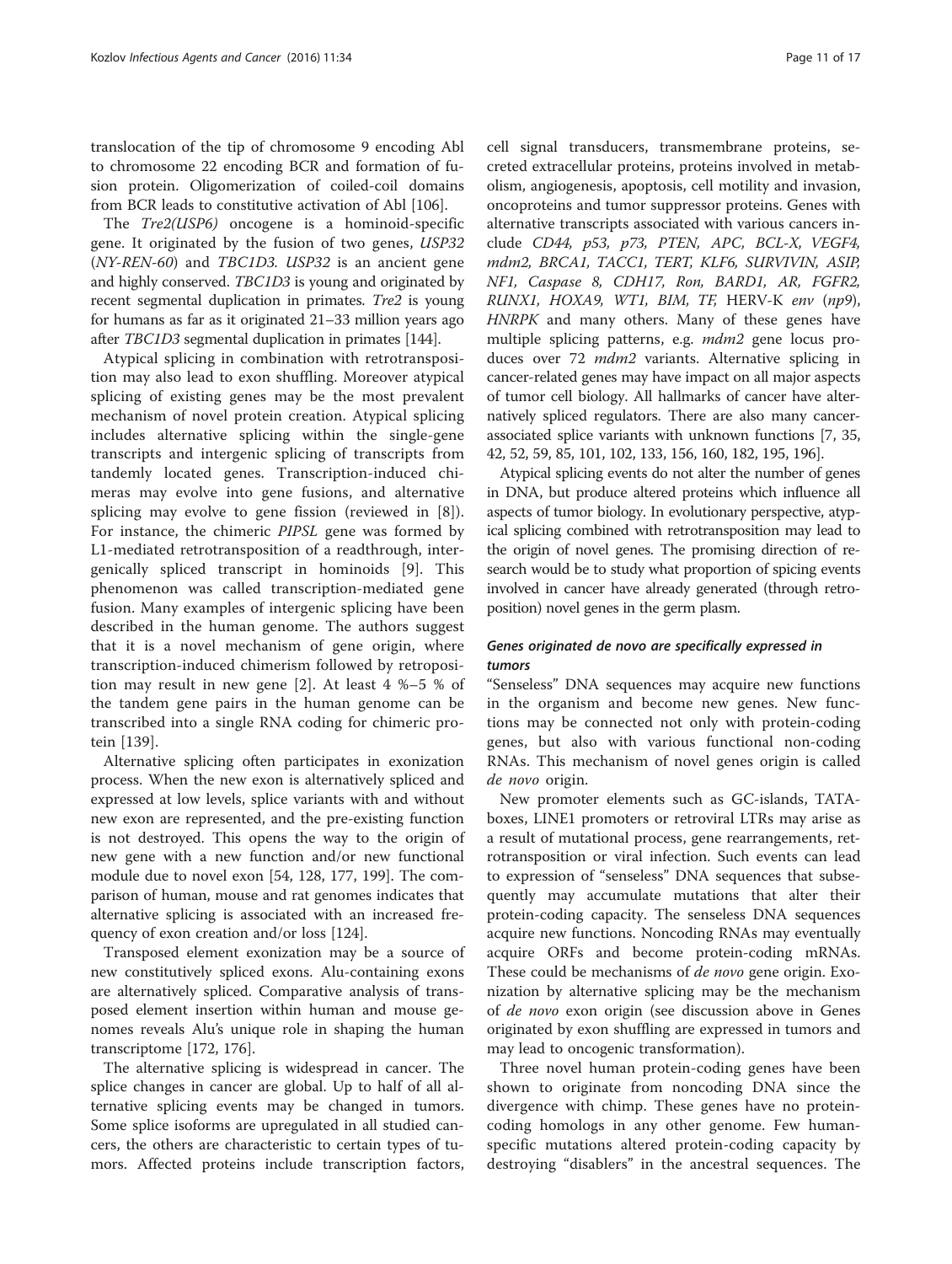existence of protein-coding genes is supported by expression and proteomic data [[86](#page-14-0)]. One of those genes – CLLU1 – has been shown earlier to be specifically expressed in chronic lymphocytic leukemia (CLL) [[23\]](#page-13-0). The CLL expression specificity of CLLU1 was later confirmed in several studies [[24,](#page-13-0) [74](#page-14-0), [134, 159](#page-15-0)]. It was also shown that CLLU1 is expressed in other tumors (tumors of lung, stomach, prostate and spleen), but in no normal tissue [[[97\]](#page-14-0), in press]. We may conclude that CLLU1 belongs to TSEEN genes.

PBOV1, a gene of the recent de novo origin specific to humans, has highly tumor-specific expression profile [[165\]](#page-15-0) (see discussion above in PBOV1, de novo originated human gene with tumor-specific expression).

PBOV1 expression levels positively correlate with relapse-free survival in breast cancer patients and with overall longitude of survival in glioma patients [\[165](#page-15-0)]. On the contrary, CLLU1 is highly expressed in poorprognostic patients [\[23, 24,](#page-13-0) [74,](#page-14-0) [134, 159](#page-15-0)].

# Positive selection of human tumor-related genes in primate lineage

Positive Darwinian selection participates in the evolution of the novel genes. Comparison of the rate of amino acid replacement substitution with the rate of synonymous substitution, population genetic analyses of polymorphisms and the findings of convergent evolution support the adaptive evolution of the novel genes. There are many examples of rapidly evolving novel genes and gene families supported by positive selection. In humans, strong positive selection and accelerated evolution was documented for lactase gene and for many other genes with different molecular functions, e.g. transcription factors, genes involved in nuclear transport, DNA metabolism/cell cycle, protein metabolism, pigmentation pathways, dystrophin protein complex, heat shock proteins; various types of genes related to sensory perception, immune response, reproduction, morphology, hostpathogen interactions, and neuronal functions. Examples of positively selected gene families are also numerous, including those in African great apes and hominids. Several gene families have expanded or contracted rapidly in primates, including brain-related families in humans. Many of such families show evidence for positive selection. The proportion of positively selected genes is significantly higher in younger genes in humans, i.e. positive selection may play a role in faster evolution of younger genes. Many examples of rapid evolution and positive selection of new genes described in the literature points out that this phenomenon is widespread. It supports involvement of novel genes and gene families in adaptation and speciation and in evolution and enhancement of new functions (reviewed in [[91\]](#page-14-0)).

For our consideration, it is important that positive selection in primate lineage was described for many human tumor-related genes [\[39, 40, 43,](#page-13-0) [129](#page-15-0), [145](#page-15-0), [180](#page-16-0)].

SPANX, GAGE, PRAME and CTAGE families of cancer/testis antigen genes, with unknown functions yet, undergo positive selection in primate evolution [[43](#page-13-0), [55,](#page-13-0) [87](#page-14-0), [108,](#page-14-0) [214](#page-16-0)]. Comparison of human/chimp orthologues of CT-X genes has shown that they diverge faster and undergo stronger positive selection than those on the autosomes [[180\]](#page-16-0).

Adaptive evolution of the tumor suppressor BRCA1 in humans and chimps was demonstrated [[68\]](#page-13-0). Most of the internal BRCA1 sequence is variable between primates and evolved under positive selection [[145](#page-15-0)].

Angiogenin (ANG) is the tumor-growth promoter due to its ability to stimulate the formation of new blood vessels. Its expression is elevated in variety of tumors. The study among several primate species showed that ANG gene has a significantly higher rate of nucleotide substitution at nonsynonymous site than at synonymous sites, an indication of positive selection [\[212](#page-16-0)].

Comparison of 7645 chimp gene sequences with their human and mouse orthologs showed accelerated evolution in functions related to oncogenesis [[39](#page-13-0)]. A search for positively selected genes in the genomes of humans and chimps showed the evidence for positive selection in many genes involved in tumor suppression, apoptosis and cell cycle control [\[129](#page-15-0)].

More examples of positively selected tumor-related genes are reviewed in [[40\]](#page-13-0).

Positive selection of many human tumor-related genes in the evolution of primates confirms the prediction of evolution by tumor neofunctionalization hypothesis concerning expression of evolutionarily new genes in tumors and selection for their new organismal functions. If an evolutionarily new gene is expressed in tumors, or a sequence that is expressed in tumors acquires a function beneficial to the organism and becomes an evolutionarily new gene, selection of organisms for the enhancement of the new function should take place, as predicted by the hypothesis. This is exactly what was found in papers discussed above: the positive selection of genes and proteins in different primate groups, not the somatic evolution of tumor cells. More discussion of positive selection in relation to the possible evolutionary role of tumors may be found in [\[91\]](#page-14-0).

The paradox of the positive selection of many tumorassociated genes is difficult to explain otherwise than by the postulation that tumors play a positive evolutionary role. The other attempt to explain positive selection of tumor-related genes is based on the concept of genomic conflict and antagonistic coevolution [[40,](#page-13-0) [129\]](#page-15-0).

Some evolutionarily novel genes are cellular oncogenes. The Tre2(USP6) oncogene is a hominoid-specific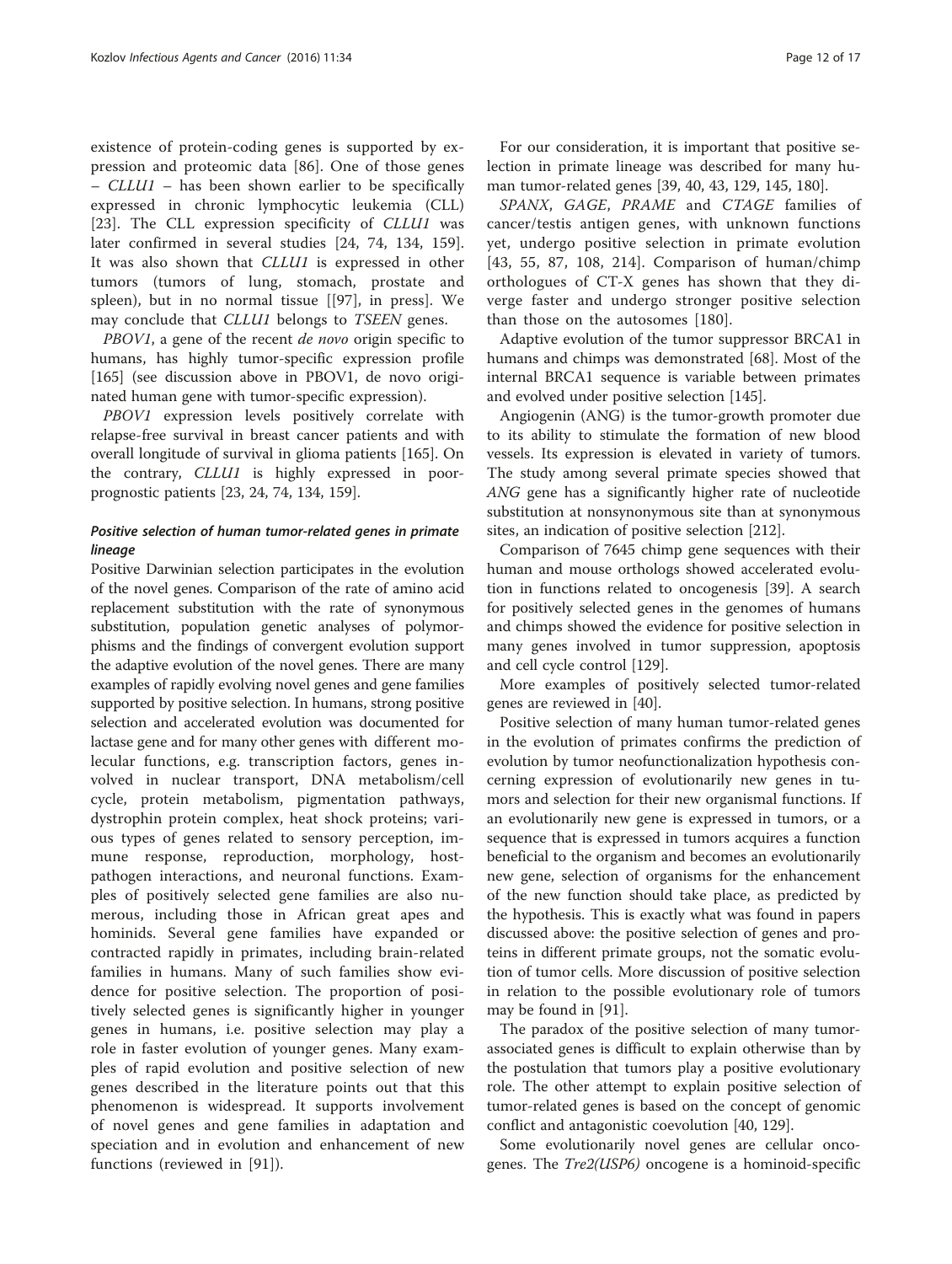<span id="page-12-0"></span>gene [\[144\]](#page-15-0) (see discussion above in part 2.3). Evolutionarily novel genes CT45A1, TBC1D3 and NCYM may act like oncogenes (reviewed in [\[215](#page-16-0)]). Y. Zhang and M. Long suggest that these genes may also assume other biological functions, and attract the selection, pleiotropy and compensation hypothesis of M. Pavlicev and G.P. Wagner [[146](#page-15-0)] to explain the paradox related to their oncogene role.

#### Conclusion

#### The phenomenon of tumor specifically expressed, evolutionarily novel genes (TSEEN genes)

This review discusses the data obtained in my lab and the data described in the literature. My group looked for genes with dual specificity, i.e. evolutionarily novel and tumor specifically expressed. We studied single genes, the complex class of CT genes with many gene families, and two newly described gene classes obtained by global subtraction of normal cDNA sequences from tumor cDNA sequences. Using different approaches, we have been able to describe many genes with tumor specific or tumor predominant expression which are also evolutionarily novel or young.

We have also described tumor-specifically expressed, evolutionarily new sequences which look like protogenes, i.e. gene precursors which have not yet acquired functions and evolve neutrally. Expression of protogenes, novel and young genes in tumors may represent different stages of the origin of a new genes and novel organismal functions (which are not related to tumor progression) in multicellular organisms.

The analysis of published information about evolutionarily novel genes and/or sequences originated through different molecular mechanisms (by gene duplication, from endogenous viruses and retrotransposons, by exon shuffling or de novo) reveals that evolutionarily novel genes/sequences tend to be expressed predominantly in tumors, independent of the mechanism of origin. Sometimes the expression of evolutionarily novel genes in tumors is highly specific. Moreover, positive selection of many human tumor-related genes in primate lineage suggests their involvement in the origin of new functions beneficial to organisms.

I suggested considering the expression of evolutionarily young or novel genes in tumors as a new biological phenomenon, a phenomenon of TSEEN (tumor specifically expressed, evolutionarily novel) genes [[91\]](#page-14-0). This phenomenon is similar to phenomenon of carcinoembryonic antigens in that it represents a phenomenon of dual specificity, i.e. evolutionary and tumor specificities.

Some TSEEN genes are oncogenes, the others acquired functions beneficial to organism, but many TSEEN genes have no known functions. The lack of know functions is usually associated with the youngest TSEEN genes. We

TSEEN genes may thus represent a new interesting link between different but connected processes of gene origin, genome evolution, tumorigenesis and progressive evolution.

#### Funding

This study was supported by the grant №833 of Ministry of Education and Science of the Russian Federation, and grant of Russian State Project "5- 100-2020" in Peter the Great SPb Polytechnic University to A.P. Kozlov.

#### Competing interests

The author declares that he has no competing interests.

#### Received: 25 January 2016 Accepted: 18 May 2016 Published online: 19 July 2016

#### References

- Akers SN, Odunsi K, Karpf AR. Regulation of cancer germline antigen gene expression: implications for cancer immunotherapy. Future Oncol. 2010;6: 717–32.
- 2. Akiva P, Toporik A, Edelheit S, Peretz Y, Diber A, Shemesh R, Novik A, Sorek R. Transcription-mediated gene fusion in the human genome. Genome Res. 2006;16:30–6.
- 3. Altschul S, Gish W, Miller W, Myers E, Lipman D. Basic local alignment search tool. J Mol Biol. 1990;215(3):403–10.
- 4. An G, Ng AY, Meka CSR, Luo G, Bright SP, et al. Cloning and characterization UROC28, a novel gene overexpressed in prostate, breast and bladder cancers. Cancer Res. 2000;60(24):7014–20.
- 5. Anderson A, Svensson A, Rolny C, et al. Expression of human endogenous retrovirus ERV3 (HERV-R) mRNA in normal and neoplastic tissues. Int J Oncol. 1998;12(2):309–13.
- 6. Andersson A-C, Yun Z, Sperber GO, Larsson E, Blomberg J. ERV3 and related sequences in humans: structure and RNA expression. J Virol. 2005;79:9270–84.
- 7. Armbruester V, Sauter M, Krautkraemer E, et al. A novel gene from the human endogenous retrovirus K expressed in transformed cells. Clin Cancer Res. 2002;8(6):1800–7.
- 8. Babushok DV, Ostertag EM, Kazazian HH Jr. Current topics in genome evolution: Molecular mechanisms of new gene formation. Cell Mol Life Sci. 2006. doi: [10.1007/s00018-006-6453-4](http://dx.doi.org/10.1007/s00018-006-6453-4)
- Babushok DV, Ohshima K, Ostertag EM, Chen X, Wang Y, Mandal PK, Okada N, Abrams CS, Kazazian HH Jr. A novel testis ubiquitin-binding protein gene arose by exon shuffling in hominoids. Genome Res. 2007;17:1129–38.
- 10. Balakirev ES, Ayala FJ. Pseudogenes: are they "junk" or functional DNA? Annu Rev Genet. 2003;37:123–51.
- 11. Baranova AV, Lobashev AV, Ivanov DV, Krukovskaya LL, Yankovsky NK, Kozlov AP. In silico screening for tumor-specific expressed sequences in human genome. FEBS Lett. 2001;508:143–8.
- 12. Barbulescu M, Turner G, Seaman MI, Deinard AS, Kidd KK, Lenz J. Many human endogenous retrovirus K (HERV-K) proviruses are unique to humans. Curr Biol. 1999;9:861–S861.
- 13. Belshaw R, Pereira V, Katzourakis A, Talbot G, Paces J, Burt A, et al. Longterm reinfection of the human genome by endogenous retroviruses. Proc Natl Acad Sci U S A. 2004;101:4894–9.
- 14. Berdasco M, Esteller M. Aberrant epigenetic landscape in cancer: How cellular identity goes awry. Dev Cell. 2010;19:698–711.
- 15. Betran E, Long M. Dntf-2r, a young Drosophila retroposed gene with specific male expression under positive Darwinian selection. Genetics. 2003; 164(3):977–88.
- 16. Betran E, Thornton K, Long M. Retroposed new genes out of the X in Drosophila. Genome Res. 2002;12:1854–9.
- 17. Bier A, Oviedo-Landaverde I, Zhao J, Mamane Y, Kandouz M, Batist G. Connexin43 pseudogene in breast cancer cells offers a novel therapeutic target. Mol. Cancer Ther. 2009;8(4). doi: [10.1158/1535-7163.MCT-08-0930](http://dx.doi.org/10.1158/1535-7163.MCT-08-0930)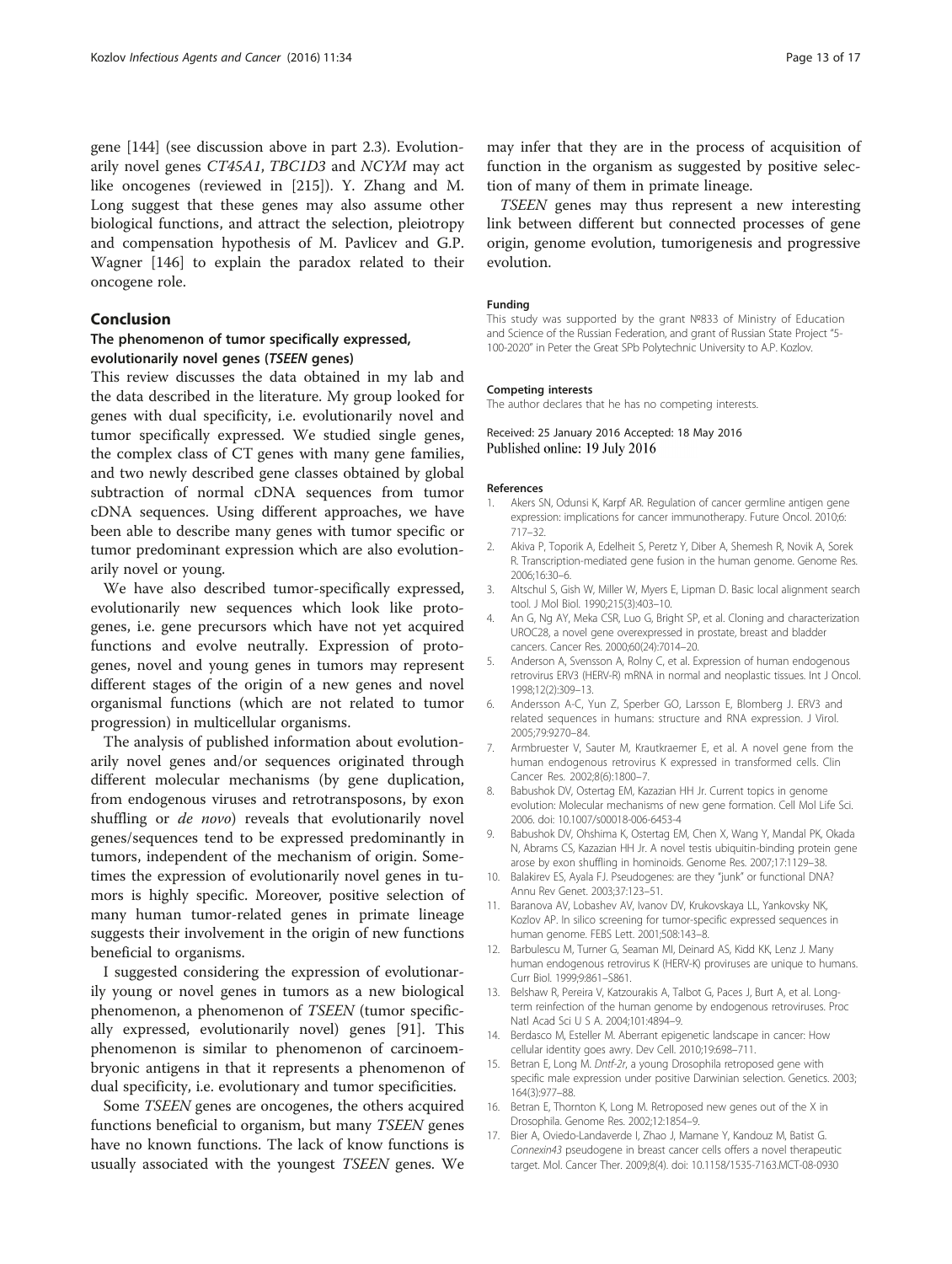- <span id="page-13-0"></span>18. Blond J-L, Beseme F, Duret L, Bouton O, Bedin F, Perron H, Mandrand B, Mallet F. Molecular characterization and placental expression of HERV-W, a new human endogenous retrovirus family. J Virol. 1999;73(2):1175–85.
- 19. Boeke JD, Stoye JP. Retrotransposons, endogenous retroviruses, and the evolution of retroelements. In: Coffin JM, Hughes SH, Varmus HE, editors. Retroviruses. Cold Spring Harbor, NY: Cold Spring Harbor Laboratory Press; 1997. p. 343–436.
- 20. Boller K, Konig H, Sauter M, Mueller-Lantzsch N, Lower R, Lower J, Kurth R. Evidence that HERV-K is the endogenous retrovirus sequence that codes for the human teratocarcinoma-derived retrovirus HTDV. Virology. 1993;196: 349–53.
- 21. Brosius J. RNAs from all categories generate retrosequences that may be exapted as novel genes or regulatory elements. Gene. 1999;238:115–34.
- 22. Brosius J, Gould SJ. On "genomenclature": A comprehensive (and respectful) taxonomy for pseudogenes and other "junk DNA". Proc Natl Acad Sci U S A. 1992;89:10706–10.
- 23. Buhl AM, Jurlander J, Jorgensen FS, et al. Identification of a gene on chromosome 12q22 uniquely overexpressed in chronic lymphocytic leukemia. Blood. 2006;107:2904–11.
- 24. Buhl AM, Jurlander J, Geisler CH, et al. CLLU1 expression levels predict time to initiation of therapy and overal survival in chronic lymphocytic leukemia. Eur J Haematol. 2006;76(6):455–64.
- 25. Burczynska BB, Kobrouly L, Butler SA, Naase M, Iles RK. Novel insights into the expression of CBG1 & 2 genes by epithelial cancer cell lines secreting ectopic free hCGβ. Anticancer Res. 2014;34(5):2239–48.
- 26. Buslei R, Strissel PL, Henke C, Schey R, Lang N, Ruebner M, Stolt CC, Fabry B, Buchfelder M, Strick R. Activation and regulation of endogenous retroviral genes in the human pituitary gland and related endocrine tumors. Neuropathol Appl Neurobiol. 2015;41:180–200.
- 27. Caballero OL, Chen Y-T. Cancer/testis (CT) antigens: potential targets for immunotherapy. Cancer Sci. 2009;100:2014–21.
- 28. Capra JA, Williams AG, Pollard KS. ProteinHistorian: Tools for the Comparative Analysis of Eukaryote Protein Origin. PLoS Comput Biol. 2012; 8(6):e1002567.
- 29. Carvunis A-R, Rolland T, Wapinski I, Calderwood MA, et al. Proto-genes and de novo gene birth. Nature. 2012;487(7407):370–4. 16 authors.
- 30. Cegolon L, Salata C, Weiderpass E, Vineis P, Palu G, Mastrangelo G. Human endogenous retroviruses and cancer prevention: evidence and prospects. BMC Cancer. 2013;13:4.<http://www.biomedcentral.com/1471-2407/13/4>.
- 31. Chan W-L, You C-Y, Yang W-K, Hung S-Y, et al. Transcribed pseudogene ψPPM1K generates endogenous siRNA to suppress oncogenic cell growth in hepatocellular carcinoma. Nucl Acids Res. 2013;41:3734–47.
- 32. Chang T-C, Yang Y, Yasue H, Bharti AK, Retzel EF, Liu W-S. The expansion of the PRAME gene family in Eutheria. PLoS One. 2011;6:e16867. doi:[10.1371/](http://dx.doi.org/10.1371/journal.pone.0016867) [journal.pone.0016867](http://dx.doi.org/10.1371/journal.pone.0016867).
- 33. Chen Y-T, Iseli C, Venditti CA, Old LJ, Simpson AJG, Jongeneel CV. Identification of a new cancer/testis gene family, CT47, among expressed multicopy genes on the human X chromosome. Genes Chrom Cancer. 2006;45:392–400.
- 34. Chen S, Krinsky BH, Long M. New genes as drivers of phenotypic evolution. Nature Rev. 2013;14:645–60.
- 35. Chen J, Weiss WA. Alternative splicing in cancer: implications for biology and therapy. Oncogene 2015. 2014;34(1):1–14. doi:[10.1038/onc.2013.570](http://dx.doi.org/10.1038/onc.2013.570). Epub 2014 Jan 20.
- 36. Cheng Y-H, Wong EWP, Cheng CY. Cancer/testis (CT) antigens, carcinogenesis and spermatogenesis. Spermatogenesis. 2011;1:209–20.
- 37. Cherkasova E, Weisman Q, Childs RW. Endogenous retroviruses as targets for antitumor immunity in renal cancer and other tumors. Front Oncol. 2013;3:243. doi[:10.3389/fonc.2013.00243.](http://dx.doi.org/10.3389/fonc.2013.00243)
- 38. Clamp M, Fry B, Kamal M, Xie X, Cuff J, Lin MF, Kellis M, Lindblad-Toh K, Lander ES. Distinguishing protein-coding and noncoding genes in the human genome. Proc Natl Acad Sci U S A. 2007;104:19428–33.
- 39. Clark AG, Glanowski S, Nielsen R, Thomas PD, Kejariwal A, Todd MA, et al. Inferring nonneutral evolution from human-chimp-mouse orthologous gene trios. Science. 2003;302:1960–3. 17 authors.
- 40. Crespi BJ, Summers K. Positive selection in the evolution of cancer. Biol Rev. 2006;81:407–24.
- 41. Criscione SW, Zhang Y, Thompson W, Sedivy JM, Neretti N. Transcriptional landscape of repetitive elements in normal and cancer cells. BMC Genomics. 2014;15:583. doi[:10.1186/1471-2164-15-583.](http://dx.doi.org/10.1186/1471-2164-15-583)
- 42. David CJ, Manley JL. Alternative pre-mRNA splicing regulation in cancer: pathways and programs unhinged. Genes Dev. 2010;24:2343–64.
- 43. Demuth JP, Hahn MW. The life and death of gene families. BioEssays. 2009; 31:29–39.
- 44. Dobrynin P, Matyunina E, Malov SV, Kozlov AP. The novelty of human cancer/testis antigen encoding genes in evolution. Int J Genomics. 2013; 2013:105108. doi:[10.1155/2013/105108](http://dx.doi.org/10.1155/2013/105108). Epub 2013 Apr 18.
- 45. Eichler EE. Recent duplication, domain accretion and the dynamic mutation of the human genome. Trends Genet. 2001;17:661–9.
- 46. Emerson JJ, Kaessmann H, Betran E, Long M. Extensive gene traffic on the mammalian X chromosome. Science. 2004;303:537–40.
- 47. Esposito F, De Martino M, Forzati F, Fusco A. HMGA1-pseudogene overexpression contributes to cancer progression. Cell Cycle. 2014;13:3636–9.
- 48. Esposito F, De Martino M, D'Angelo D, Mussnich P, et al. HMGA1 pseudogene expression is induced in human pituitary tumors. Cell Cycle. 2015;14:1471–5.
- 49. Florl AR, Lower R, Schmitz-Drager BJ, Schulz WA. DNA methylation and expression of LINE-1 and HERV-K provirus sequences in urothelial and renal cell carcinomas. British J Cancer. 1999;80:1312–21.
- 50. Frank O, Giehl M, Zheng C, Hehlmann R, Leib-Mosch C, Seifarth W. Human endogenous retrovirus expression profiles in samples from brains of patients with schizophrenia and bipolar disorders. J Virol. 2005;79:10890–901.
- 51. Galachyants Y, Kozlov AP. CDD as a tool for discovery of specificallyexpressed transcripts. Russ J AIDS, Cancer Public Health. 2009;13(2):60–1. [http://www.aidsconference.spb.ru/articles/arc9UuPPc.pdf.](http://www.aidsconference.spb.ru/articles/arc9UuPPc.pdf)
- 52. Ghigna C, Valacca C, Biamonti G. Alternative splicing and tumor progression. Curr Genomics. 2008;9:556–70.
- 53. Gifford R, Tristem M. The evolution, distribution and diversity of endogenous retroviruses. Virus Genes. 2003;26:291–315.
- 54. Gilbert W. Why genes in pieces? Nature. 1978;271:501.
- 55. Gjerstorff MF, Ditzel HJ. An overview of the GAGE cancer/testis antigen family with the inclusion of newly identified members. Tissue Antigens. 2008;71:187–92.
- 56. Grow EJ, Flynn RA, Chavez SL, et al. Intrinsic retroviral reactivation in human preimplantation embryos and pluripotent cells. Nature. 2015. doi[:10.1038/](http://dx.doi.org/10.1038/nature14308) [nature14308](http://dx.doi.org/10.1038/nature14308).
- 57. Haase K, Mosch A, Frishman D. Differential expression analysis of human enogenous viruses based on RNCODE RNA-seq data. BMC Med Genet. 2015; 8:71. doi:[10.1186/s12920-015-0146-5](http://dx.doi.org/10.1186/s12920-015-0146-5).
- 58. Hahn MW. Distingwishing among evolutionary models for the maintenance of gene duplicates. J Hered. 2009;100:605–17.
- 59. Hahn CN, Venugopal P, Scott HS, Hiwase DK. Splice factor mutations and alternative splicing as drivers of hematopoietic malignancy. Immunol Rev. 2014;263:257–78.
- 60. Han YJ, Ma SF, Yourek G, Park Y-D, Garcia GN. A transcribed pseudogene of MYLK promotes cell proliferation. FASEB J. 2011;25:2305–12.
- 61. Harrow J, Frankish A, Gonzalez JM, et al. GENCODE: the reference human genome annotation for The ENCODE Project. Genome Res. 2012;22:1760–74.
- 62. Hayashi H, Arao T, Togashi Y, et al. The OCT4 pseudogene POU5F1B is amplified and promotes an aggressive phenotype in gastric cancer. Oncogene. 2013;2013:1–10. doi[:10.1038/onc.2013.547](http://dx.doi.org/10.1038/onc.2013.547).
- 63. Hayward A, Cornwallis CK, Jern P. Pan-vertebrate comparative genomics unmasks retrovirus macroevolution. Proc Natl Acad Sci U S A. 2015;112:464–9.
- 64. Hofmann O, Caballero OL, Stevenson BJ, Chen Y-T, Cohen T, Chua R, Maher CA, Panji S, Schaefer U, Kruger A, Lehvaslaiho M, Carninci P, Hayashizaki Y, Jongeneel CV, Simpson AJG, Old LJ, Hide W. Genome-wide analysis of cancer-testis gene expression. Proc Natl Acad Sci U S A. 2008;105:20422–7.
- 65. Hohn O, Hanke K, Bannert N. HERV-K(HML-2), the best preserved family of HERVs: endogenization, expression, and implications in health and disease. Frontiers in Oncology. 2013;3:246. doi[:10.3389/fonc.2013.00246.](http://dx.doi.org/10.3389/fonc.2013.00246)
- 66. Howard G, Eiges R, Gaudet F, Jaenish R, Eden A. Activation and transposition of endogenous retroviral elements in hypomethylation induced tumors in mice. Oncogene. 2008;27:404–8.
- 67. Hung M-S, Lin Y-C, Mao J-H, Kim I-J, et al. Functional polymorphism of the CK2α intronless gene plays oncogenic roles in lung cancer. PLoS One. 2010; 5(7):11418. doi[:10.1371/journal.pone.0011418.](http://dx.doi.org/10.1371/journal.pone.0011418)
- 68. Huttley G.A., Easteal S., Southey M.C., Tesoriero A., Giles G.G., McCredie M.R.E., Hopper J.L., Venter D.J., and the Australian Breast Cancer Family Study. Adaptive evolution of the tumor suppressor BRCA1 in in humans and chimpanzees. Nature Genet. 2000;25:410–3.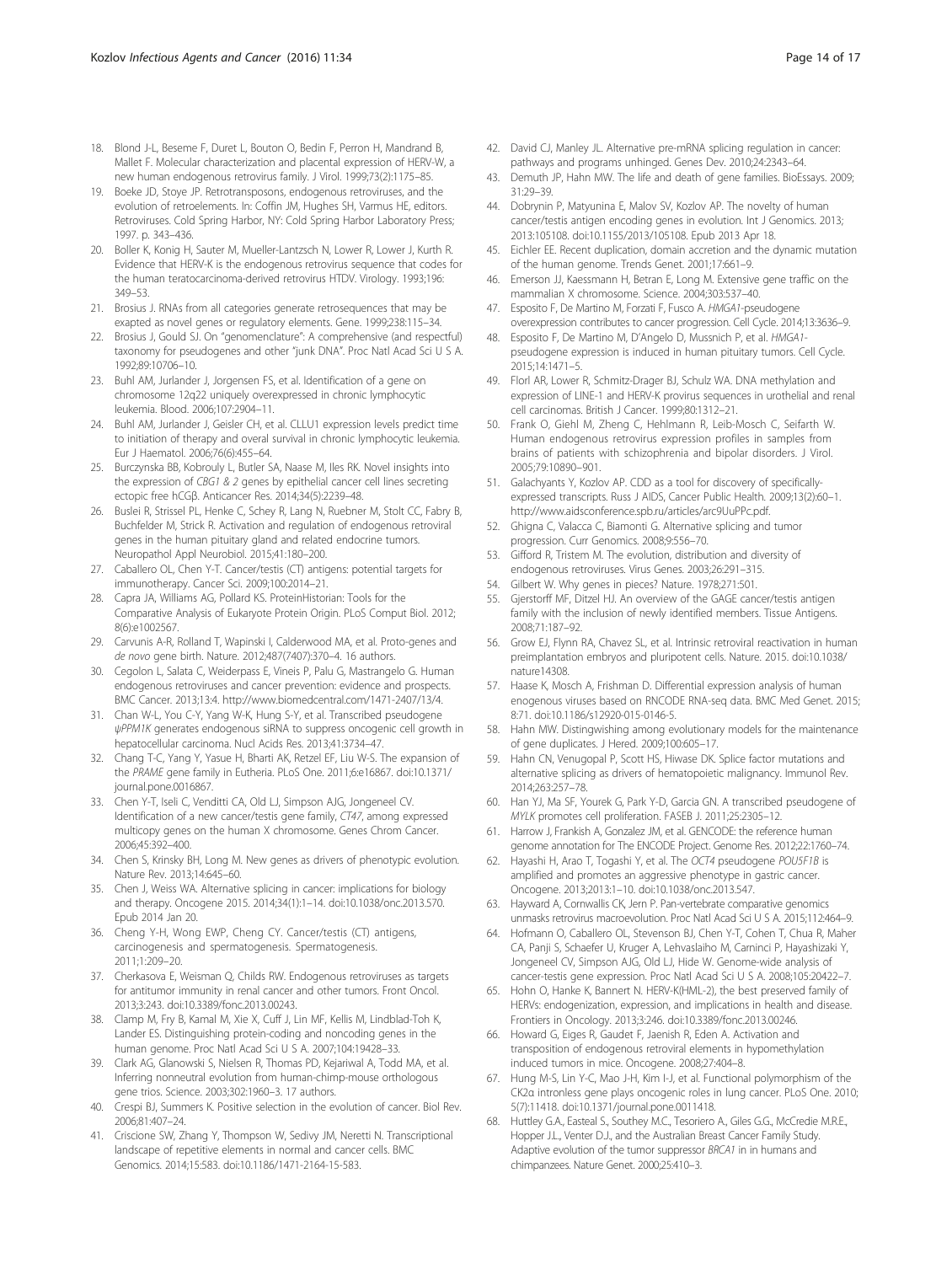- <span id="page-14-0"></span>69. Hwang SL, Chang JH, Cheng CY, Howng SL, Sy WD, Lieu AS, Lin CL, Lee KS, Hong YR. The expression of rac1 pseudogene in human tissues and in human brain. Eur Surg Res. 2005;37:100–4.
- 70. Innan H, Kondrashov F. The evolution of gene duplications: classifuing and distinguishing between models. Nature Rev Genet. 2010;11:97–108.
- 71. Ishiguro T, Sato A, Ohata H, et al. Differential expression of nanog1 and nanogp8 in colon cancer cells. Biochem Biophys Res Commun. 2012;418:199–204.
- 72. Jacq C, Miller JR, Brownlee GG. A pseudogene structure in 5S DNA of Xenopus laevis. Cell. 1977;12:109–20.
- 73. Jeter CR, Badeaux M, Choy G, et al. Functional evidence that the selfrenewal gene NANOG regulates human tumor development. Stem Cells. 2009;27:993–1005.
- 74. Josefson P, Geisler CH, Leffers H, et al. CCLU1 expression analysis adds prognostic information to risk prediction in chronic lymphocytic leukemia. Blood. 2007;109:4973–9.
- 75. Kaessmann H, Zollner S, Nekrutenko A, Li WH. Signatures of domain shuffling in the human genome. Genome Res. 2002;12:1642–50.
- 76. Kaessmann H, Vinckenbosch N, Long M. RNA-based gene duplication: mechanistic and evolutionary insights. Nature Rev. 2009;10:19–31.
- 77. Kaessmann H. Origins, evolution, and phenotypic impact of new genes. Genome Res. 2010;20:1313–26.
- 78. Kalyana-Sundaram S, Kumar-Sinha C, Shankar S, et al. Expressed pseudogenes in the transcriptional landscape of human cancers. Cell. 2012; 149:1622–34.
- 79. Kandouz M, Bier A, Carystinos GD, Alaoui-Jamali MA, Batist G. Connexin43 pseudogene is expressed in tumor cells and inhibits growth. Oncogene. 2004;23:4763–70.
- 80. Kassiotis G. Endogenous retroviruses and the development of cancer. J Immunol. 2014;192:1343–9.
- 81. Kastler S, Honold L, Luedeke M, et al. POU5F1P1, a putative cancer susceptibility gene, is overexpressed in prostatic carcinoma. Prostate. 2010;70(6):666–74.
- 82. Katoh I, Kurata S. Association of endogenous retroviruses and long terminal repeats with human disorders. Frontiers in Oncology. 2013;3:234. doi[:10.](http://dx.doi.org/10.3389/fonc.2013.00234) [3389/fonc.2013.00234](http://dx.doi.org/10.3389/fonc.2013.00234).
- 83. Kazazian Jr HH. Mobile elements: drivers of genome evolution. Science. 2004;303:1626–32.
- 84. Kim TH, Jeon YJ, Yi JM, Kim DS, Huh JW, Hur CG, Kim HS. The distribution and expression of HERV families in the human genome. Mol Cells. 2004; 18(1):87–93.
- 85. Kim YJ, Kim HS. Alternative splicing and its impact as a cancer diagnostic marker. Genomics and Informatics. 2012;10:74–80.
- 86. Knowles DG, McLysaght A. Recent de novo origin of human protein-coding genes. Genome Res. 2009;19:1752–9.
- 87. Kouprina N, Mullokandov M, Rogozin IB, Collins NK, Solomon G, Otstot J, Risinger JI, Koonin EV, Barrett JC, Lariononv V. The SPANX gene family of cancer/testis-specific antigens: Rapid evolution and amplification in African great apes and hominids. Proc Natl Acad Sci U S A. 2004;101:3077–82.
- 88. Kozlov AP. Gene competition and the possible evolutionary role of tumors. Med Hypotheses. 1996;46:81–4.
- 89. Kozlov AP. Tumors and evolution. Vopr Onkol. 2008;54(6):695–705.
- 90. Kozlov AP. The possible evolutionary role of tumors in the origin of new cell types. Med Hypotheses. 2010;74:177–85.
- 91. Kozlov AP. Evolution by Tumor Neofunctionalization. Amsterdam, Boston, Heidelberg, London, New York, Oxford, Paris, San Diego, San Francisco, Singapore, Sydney, Tokyo: Elsevier/Academic Press; 2014.
- 92. Kozlov AP, Galachyants YP, Dukhovlinov IV, Samusik NA, Baranova AV, Polev DE, Krukovskaya LL. Evolutionarily new sequences expressed in tumors. Infect Agent Cancer. 2006;1:8. doi:[10.1186/1750-9378-1-8.](http://dx.doi.org/10.1186/1750-9378-1-8)
- 93. Kozlov A, Krukovskaya L, Baranova A, Tyezelova T, Polev D. Transcriptional activation of evolutionary new genes in human tumors. Russ J HIV/AIDS and Related Problems. 2003;7(1):30–9. [http://www.aidsconference.spb.ru/](http://www.aidsconference.spb.ru/articles/arcB13808.pdf) [articles/arcB13808.pdf](http://www.aidsconference.spb.ru/articles/arcB13808.pdf).
- 94. Krukovskaya LL, Baranova A, Tyezelova T, Polev D, Kozlov AP. Experimental study of human expressed sequences newly identified in silico as tumor specific. Tumor Biol. 2005;26:17–24.
- 95. Krukovskaya LL, Nosova Yu K, Polev DK, Baranova AV, Galachyantz Yu P, Samusik NA, Kozlov AP. Expression of nine tumor-associated nucleotide sequences in human normal and tumor tissues. Russ J AIDS, Cancer and Public Health. 2007;11:117. [http://www.aidsconference.spb.ru/articles/](http://www.aidsconference.spb.ru/articles/arcmtQbgT.pd) [arcmtQbgT.pd.](http://www.aidsconference.spb.ru/articles/arcmtQbgT.pd)
- 96. Krukovskaya LL, Samusik ND, Shilov ES, Polev DE, Kozlov AP. Tumor-specific expression of PBOV1, a new gene in evolution. Vopr Onkol. 2010;56(3):327– 32. Available[:http://www.ncbi.nlm.nih.gov/pubmed/20804056](http://www.ncbi.nlm.nih.gov/pubmed/20804056).
- 97. Krukovskaya LL, Polev DE, Kurbatova TV, Karnauhova Yu K, Kozlov AP. The studies of tumor specificity of expression of some evolutionarily novel genes. Vopr Onkol. 2016;62(No.3), in press
- 98. Kubiczak M, Walkowiak GP, Nowak-Markwitz E, Jankowska A. Human chorionic gonadotropin beta subunit genes CGB1 and CGB2 are transcriptionally active in ovarian cancer. Int J Mol Sci. 2013;14:12650–60.
- 99. Lahn BT, Page DC. Four evolutionary strata on the human X chromosome. Science. 1999;286:964–7.
- 100. Lander ES, Linton LM, Birren B, Nusbaum C, Zody MC, Baldwin J, et al. Initial sequencing and analysis of the human genome. Nature. 2001;409:860–921.
- 101. Leopoldino AM, Carregaro F, Silva CHTP, et al. Sequence and transcriptional study of HNRPK pseudogenes, and expression and molecular modeling analysis of hnRNP K isoforms. Genome. 2007;50:451–62.
- 102. Leppert U, Eisenreich A. (2014) The role of tissue factor isoforms in cancer biology. Int JCancer. 2015;137(3):497–503. doi[:10.1002/ijc.28959.](http://dx.doi.org/10.1002/ijc.28959) Epub 2014 May 16.
- 103. Levine MT, Jones CD, Kern AD, Lindfors HA, Begun DJ. Novel genes derived from noncoding DNA in Drosophila melanogaster are frequently X-linked and exhibit testis-biased expression. Proc Natl Acad Sci U S A. 2006;103:9935–9.
- 104. Li WH. Molecular Evolution. Sunderland, MA: Sinauer Associates; 1997.
- 105. Li W, Yang W, Wang XJ. Pseudogenes: Pseudo or real functional elements? J Genet Genom. 2013;40:171–7.
- 106. Lim W, Mayer B, Pawson T. Cell signaling. Principles and mechanisms. New York: Garland Science; 2015.
- 107. Lindeskog M, Blomberg J. Spliced human endogenous retroviral HERV-H env transcripts in T-cell leukaemia cell lines and normal leukocytes: alternative splicing pattern of HERV-H transcripts. J Gen Virol. 1997;78(Pt 10):2575–85.
- 108. Liu Y, Zhu Q, Zhu N. Recent duplication and positive selection of the GAGE gene family. Genetica. 2008;133:31–5.
- 109. Long M, Rosenberg C, Gilbert W. Intron phase correlation and the evolution of the intron/exon structure of genes. Proc Natl Acad Sci U S A. 1995;92:12495–9.
- 110. Long M, Betran E, Thornton K, Wang W. The origin of new genes: glimpses from the young and old. Nature Rev. 2003;4:865–75.
- 111. Lower R, Lower J, Tondera-Koch C, et al. A general method for identification of transcribed retrovirus sequences (R-U5 PCR) reveals the expression of the human endogenous retrovirus loci HERV-H and HERV-K in teratocarcinoma cells. Virology. 1993;192:501–11.
- 112. Lueders KK, Fewell JW, Morozov VE, Kuff EL. Selective expression of intracisternal A-particle genes in established mouse plasmacytomas. Mol Cell Biol. 1993;13:7439–46.
- 113. Magiorkinis G, Belshaw R, Katzourakis A. 'There and back again': revisiting the pathophysiological roles of human endogenous retroviruses in the post-genomic era. Phil Trans R Soc B. 2013;368:20120504.
- 114. Magiorkinis G, Blanco-Melo D, Belshaw R. The decline of human endogenous retroviruses: extinction and survival. Retrovirology doi. 2015. doi[:10.1186/s12977-015-0136-x.](http://dx.doi.org/10.1186/s12977-015-0136-x)
- 115. Makashov A, Kozlov AP. The human oncogenome evolution advances ahead of the evolution of human protein-coding genome and other specific gene classes. Eur J Cancer Suppl. 2015a;13(1). [http://dx.doi.org/10.](http://dx.doi.org/10.1016/j.ejcsup) [1016/j.ejcsup.](http://dx.doi.org/10.1016/j.ejcsup) 2015.08.062
- 116. Makashov A, Kozlov AP. Different classes of human genes have different relative evolutionary novelty. CSH-ASIA/AACR joint meeting: Big data, computation, and systems biology in cancer. 2015b
- 117. Marchi E, Kanapin A, Magiorkinis G, Belshaw R. Infixed endogenous retroviral insertions in the human population. J Virol. 2014;88:9529–37.
- 118. Mariani-Costantini R, Horn TM, Callahan R. Ancestry of human endogenous retrovirus family. J Virol. 1989;63(11):4982–5.
- 119. Marques AC, Dupanloup I, Vinckenbosch N, Reymond A, Kaessmann H. Emergence of young human genes after a burst of retroposition in primates. PLoS Biol. 2005;3:1970–9.
- 120. Marques-Bonet T, Girirajan S, Eichler EE. The origins and impact of primate segmental duplications. Trends Genet. 2009;25:443–54.
- 121. Mayer J, Blomberg J, Seal RL. A revised nomenclature for transcribed human endogenous retroviral loci. Mob DNA. 2011;2:7.
- 122. Mei D, Song H, Wang K, Lou Y, Sun W, Liu Z, Ding X, Guo J. Up-regulation of SUMO1 pseudogene 3 (SUMO1P3) in gastric cancer and its clinical association. Med Oncol. 2013;30:709.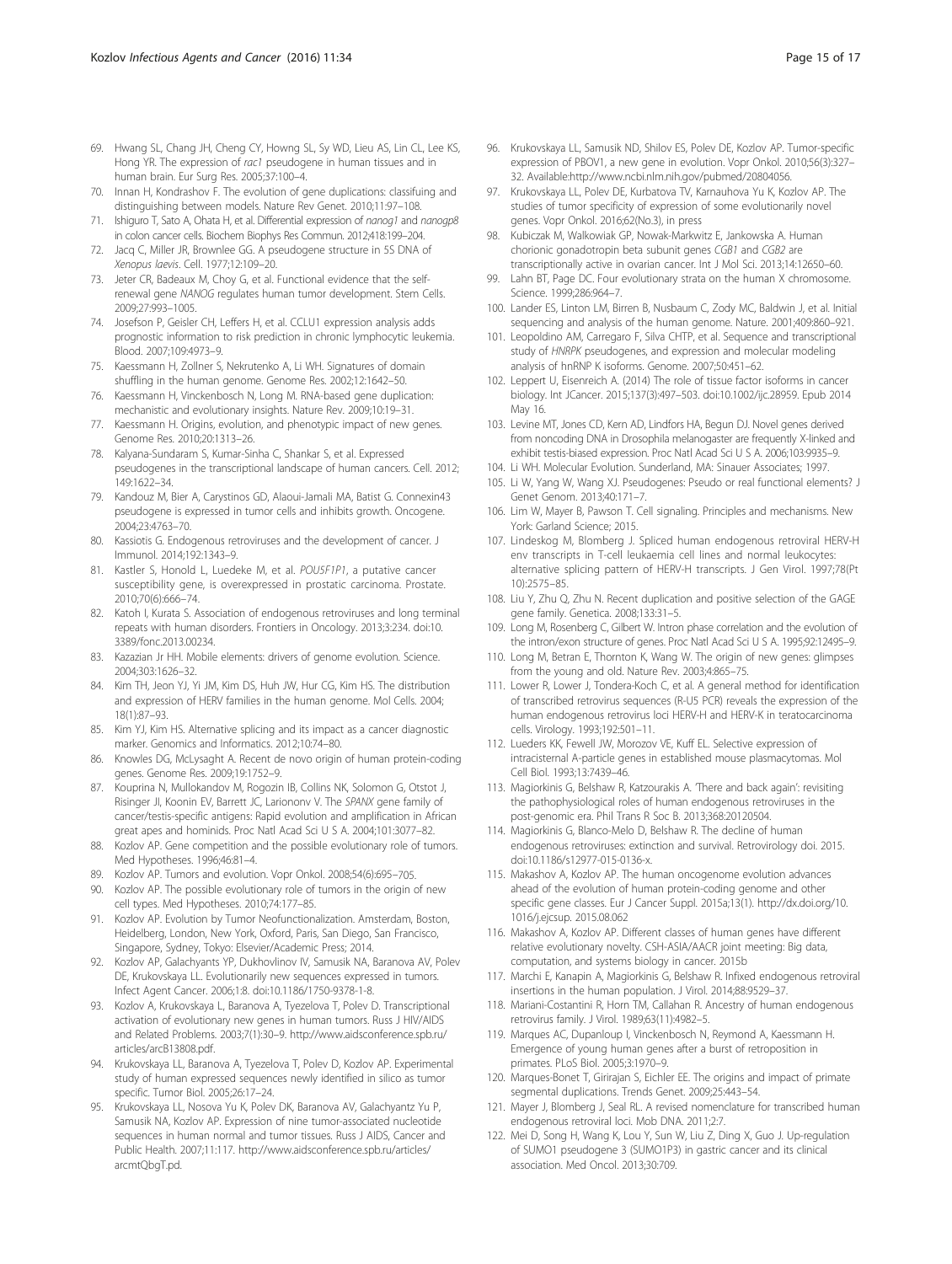- <span id="page-15-0"></span>123. Mi S, Lee X, Li X, Veldman GM, Finnerty H, Racie L, LaVallie E, Tang XY, Edouard P, Howes S, et al. Syncytin is a captive retroviral envelope protein involved in human placental morphogenesis. Nature. 2000;403:785–9.
- 124. Modrek B, Lee CJ. Alternative splicing in the human, mouse and rat genomes is associated with an increased frequency of exon creation and/or loss. Nuture Genet. 2003;34:177–80.
- 125. Moran JV, DeBerardinis RJ, Kazazian Jr HH. Exon shuffling by L1 retrotransposition. Science. 1999;283:1530–4.
- 126. Moreau-Aubry A, Le Guiner S, Labarriere N, Gesnel MC, Jotereau F, Breathnach R. A processed pseudogene codes for a new antigen recognized by a CD8(+) T cell clone on melanoma. J Exp Med. 2000;191:1617–24.
- 127. Mullins CS, Linnebacher M. Human endogenous retroviruses and cancer: Causality and therapeutic possibilities. World J Gastroenterol. 2012;18:6027–35.
- 128. Nekrutenko A. Identification of novel exons from rat-mouse comparisons. J Mol Evol. 2004;59:703–8.
- 129. Nielsen R, Bustamante C, Clark AG, Glanowski S, Sackton TB, Hubisz MJ, et al. A scan for positively selected genes in the genomes of humans and chimpanzees. PLoS Biol. 2005;6:e170.
- 130. O'Donnell KA, Burns KH. Mobilizing diversity: transposable element insertions in genetic variation and disease. Mob DNA. 2010;1:21. doi:[10.](http://dx.doi.org/10.1186/1759-8753-1-21) [1186/1759-8753-1-21.](http://dx.doi.org/10.1186/1759-8753-1-21)
- 131. Ohno S. Evolution by gene duplication. New York: Springer; 1970. 150pp.
- 132. Ohno S. Gene duplication and the uniqueness of vertebrate genomes circa 1970 – 1999. Cell Dev Biol. 1999;10:517–22.
- 133. Oltean S, Bates DO. Hallmarks of alternative splicing in cancer. Oncogene 2014. 2013;33(46):5311–8. doi[:10.1038/onc.2013.533](http://dx.doi.org/10.1038/onc.2013.533). Epub 2013 Dec 16.
- 134. Oppliger LE, Rogenmoser-Dissler D, de Beer D, et al. CLLU1 expression distinguishes chronic lymphocytic leukemia from other mature B-cell neoplasms. Leuk Res. 2012;36:1204–7.
- 135. Oshima K, Hattori M, Yada T, Gojobori T, Sakaki Y, Okada N. Whole-genome screening indicates a possible burst of formation of processed pseudogenes and Alu repeats by particular L1 subfamilies in ancestral primates. Genome Biol. 2003;4:R74.
- 136. Paces J, Pavlicek A, Zika R, Kapitonov VV, Jurka J, Paces V. HERVd: the Human Endogenous RetroViruses Database: update. Nucleic Acids Res. 2004;32:D50.
- 137. Pain D, Chirn G-W, Strassel C, Kemp DM. Multiple retropseudogenes from pluripotent cell-specific gene expression indicate a potential signature for novel gene identification. J Biol Chem. 2005;280:6265–8.
- 138. Palena C, Polev DE, Tsang KY, Fernando RI, Litzinger M, Krukovskaya LL, Baranova AV, Kozlov AP, Schlom J. The human T-box mesodermal transcription factor Brachyury is a candidate target for T-cell-mediated cancer immunotherapy. Clin Cancer Res. 2007;13:2471–8.
- 139. Parra G, Reymond A, Dabbouseh N, Dermitzakis ET, Castelo R, Thomson TM, Antorakis SE, Guigo R. Tandem chimerism as a means to increase protein complexity in the human genome. Genome Res. 2006;16:37–44.
- 140. de Parseval N, Lazar V, Casella J-F, Benit L, Heidmann T. Survey of human genes of retroviral origin: identification and transcriptome of the genes with coding capacity for complete envelope proteins. J Virol. 2003;77:10414–22.
- 141. Patthy L. Evolution of the proteases of blood coagulation and fibrinolysis by assembly from modules. Cell. 1985;41:657–63.
- 142. Patthy L. Exon shuffling and other ways of module exchange. Matrix Biol. 1996;15(301–310):311–2.
- 143. Patthy L. Modular assembly of genes and the evolution of new functions. Genetica. 2003;118:217–31.
- 144. Paulding CA, Ruvolo M, Haber DA. The Tre2 (USP6) oncogene is a hominoidspecific gene. Proc Natl Acad Sci U S A. 2003;100:2507–11.
- 145. Pavlicek A, Noskov V, Kouprina N, Barret JC, Jurka J, Larionov V. Evolution of the tumor suppressor BRCA1 locus in primates: implications for cancer predisposition. Hum Mol Genet. 2004;13:2737–51.
- 146. Pavlicev M, Wagner GP. A model of developmental evolution: selection, pleiotropy and compensation. Trends Ecol Evol. 2012;27:316–22.
- 147. Pei B, Sisu C, Frankish A, et al. The GENCODE pseudogene resource. Genome Biol. 2012;13:R51. [http://genomebiology.com/2012/13/9/R51.](http://genomebiology.com/2012/13/9/R51)
- 148. Pink RC, Wicks K, Caley DP, Punch EK, Jacobs L, Carter DRF. Pseudogenes: Pseudo-functional or key regulators in health and disease? RNA. 2011;17:792–8.
- 149. Polev DE, Nosova JK, Krukovskaya LL, Baranova AV, Kozlov AP. Expression of transcripts corresponding to cluster Hs.633957 in human healthy and tumor tissues. Mol Biol (Mosk). 2009;43:88–92.
- 150. Polev DE, Krukovskaya LL, Kozlov AP. Locus Hs.633957 expression in human gastrointestinal tract and tumors. Vopr Onkol. 2011;57(1):48–9.
- 151. Polev D, Krukovskaia L, Karnaukhova J, Kozlov A. Transcribed locus Hs. 633957: A new tumor-associated primate-specific gene with possible microRNA function. Proceedings of the 102nd Annual Meeting of the American Association for Cancer Research. Abstract No 3858. 2011b
- 152. Polev DE, Karnaukhova JK, Krukovskaya LL, Kozlov AP. ELFN1-AS1 a novel primate gene with possible microRNA function expressed predominantly in tumors. BioMed ResInt. 2014;2014:398097.
- 153. Poliseno L, Salmena L, Zhang J, Carver B, Haveman WJ, Pandolfi PP. A coding-independent function of gene and pseudogene mRNAs regulates tumor biology. Nature. 2010;465:1033–8.
- 154. Poliseno L. Pseudogenes: Newly discovered players in human cancer. Sci Signal. 2012;5(242):re5. doi[:10.1126/scisignal.2002858.](http://dx.doi.org/10.1126/scisignal.2002858)
- 155. Rahbari R, Habibi L, Garcia-Puche JL, Badge RM, Garcia-Perez J. LINE-1 retrotransposons and their role in cancer. In: Epigenetics territory and cancer. P. Mehdipour, ed. Springer; 2015. p. 52–101.
- 156. Rahmutulla B, Matsushita K, Nomura F. Alternative splicing of DNA damage response genes and gastrointestinal cancers. World J Gastroenterol. 2014;20: 17305–13.
- 157. Rieger MA, Ebner R, Bell DR, et al. Identification of a novel mammaryrestricted cytochrome P450, CYP4Z1, with overexpression in breast carcinoma. Cancer Res. 2004;64:2357–64.
- 158. Romanish MT, Cohen CJ, Mager DL. Potential mechanisms of endogenous retroviral-mediated genomic instability in human cancer. Semin Cancer Biol. 2010;20:246–53.
- 159. Rosenquist R, Cortese D, Bhoi S, et al. Prognostic markers and their clinical applicability in chronic lymphocytic leukemia: where do we stand? Leuk Lymphoma. 2013;54:2351–64.
- 160. Rosso M, Okoro DE, Bargonetti J. Splice variants of MDM2 in oncogenesis. In: Deb SP, Deb S editors. Mutant p53 and MDM2 in cancer, Subcellular Biochemistry 85. Springer Science + Business Media Dortrecht 2014; 2014. doi: [10.1007/978-94-017-9211-0\\_14](http://dx.doi.org/10.1007/978-94-017-9211-0_14)
- 161. Ruprecht K, Mayer J, Sauter M, Roemer K, Muller-Lantzsch N. Endogenous retroviruses and cancer. Cell Mol Life Sci. 2008;65:3366–82.
- 162. Samusik NA, Galachyantz YP, Kozlov AP. Comparative-genomic analysis of human tumor-related transcripts. Russ J AIDS, Cancer and Public Health. 2007;10(2):61–2. [http://www.aidsconference.spb.ru/articles/arcmtQbgT.pdf.](http://www.aidsconference.spb.ru/articles/arcmtQbgT.pdf)
- 163. Samusik NA, Galachyants YP, Kozlov AP. Analysis of evolutionary novelty of tumor-specifically expressed sequences. Ecologicheskaya Genetika. 2009;7:26–37.
- 164. Samusik NA, Galachyants YP, Kozlov AP. Analysis of evolutionary novelty of tumor-specifically expressed sequences. Russian J Genet: Applied Res. 2011; 1:138–48.
- 165. Samusik N, Krukovskaya L, Meln I, Shilov E, Kozlov AP. PBOV1 is a human de novo gene with tumor-specific expression that is associated with a positive clinical outcome of cancer. PLoS One. 2013;8:e56162.
- 166. Santoni FA, Guerra J, Luban J. HERV-H RNA is abundant in human embryonic stem cells and a precise marker for pluripotency. Retrovirology. 2012;9:111.<http://www.retrovirology.com/content/9/1/111>.
- 167. Sauter M, Schommer S, Kremmer E, et al. Human endogenous retrovirus K10: expression of gag protein and detection of antibodies in patients with seminomas. J Virol. 1995;69:414–21.
- 168. Sayers EW, Barrett T, Benson DA, et al. Database resources of the National Center for Biotechnology Information. Nucl Acids Res. 2012;40:D13–25. 40 authors.
- 169. Schiavetti F, Thonnard J, Colau D, Boon T, Coulie PG. A human endogenous retroviral sequence encoding an antigen recognized on melanoma by cytolytic lymphocytes. Cancer Res. 2002;62:5510–6.
- 170. Schlom J, Palena CM, Kozlov AP, Tsang K. Brachyury polipeptides and methods for use. United States Patent No. 8,188,214 B2. 2012
- 171. Schulz WA. L1 retrotransposons in human cancer. J Biomed Biotechnol. 2006;2006(83672):1–12. doi:[10.1155/JBB/2006/83672.](http://dx.doi.org/10.1155/JBB/2006/83672)
- 172. Sela N, Mersch B, Gal-Mark N, Lev-Maor G, Hotz-Wagenblatt A, Ast G. Comparative analysis of transposed elements' insertion within human and mouse genomes reveals Alu's unique role in shaping the human transcriptome. Genome Biol. 2007; 8: doi: [10.1186/gb-2007-8-6-r127](http://dx.doi.org/10.1186/gb-2007-8-6-r127)
- 173. Sen K, Ghosh TC. Pseudogenes and their composers: delving in the 'debris' of human genome. Briefings in Functional Genomics. 2013;12:536–47.
- 174. Sibata M, Ikeda H, Katumata K, Takeuchi K, Wakisaka A, Yoshoki T. Human endogenous retroviruses: expression in various organs in vivo and its regulation in vitro. Leukemia. 1997;11(Suppl):145–6.
- 175. Simpson AJ, Caballero OL, Jungbluth A, Chen Y-T, Old LJ. Cancer/testis antigens, gametogenesis and cancer. Nat Rev Cancer. 2005;5:615–25.